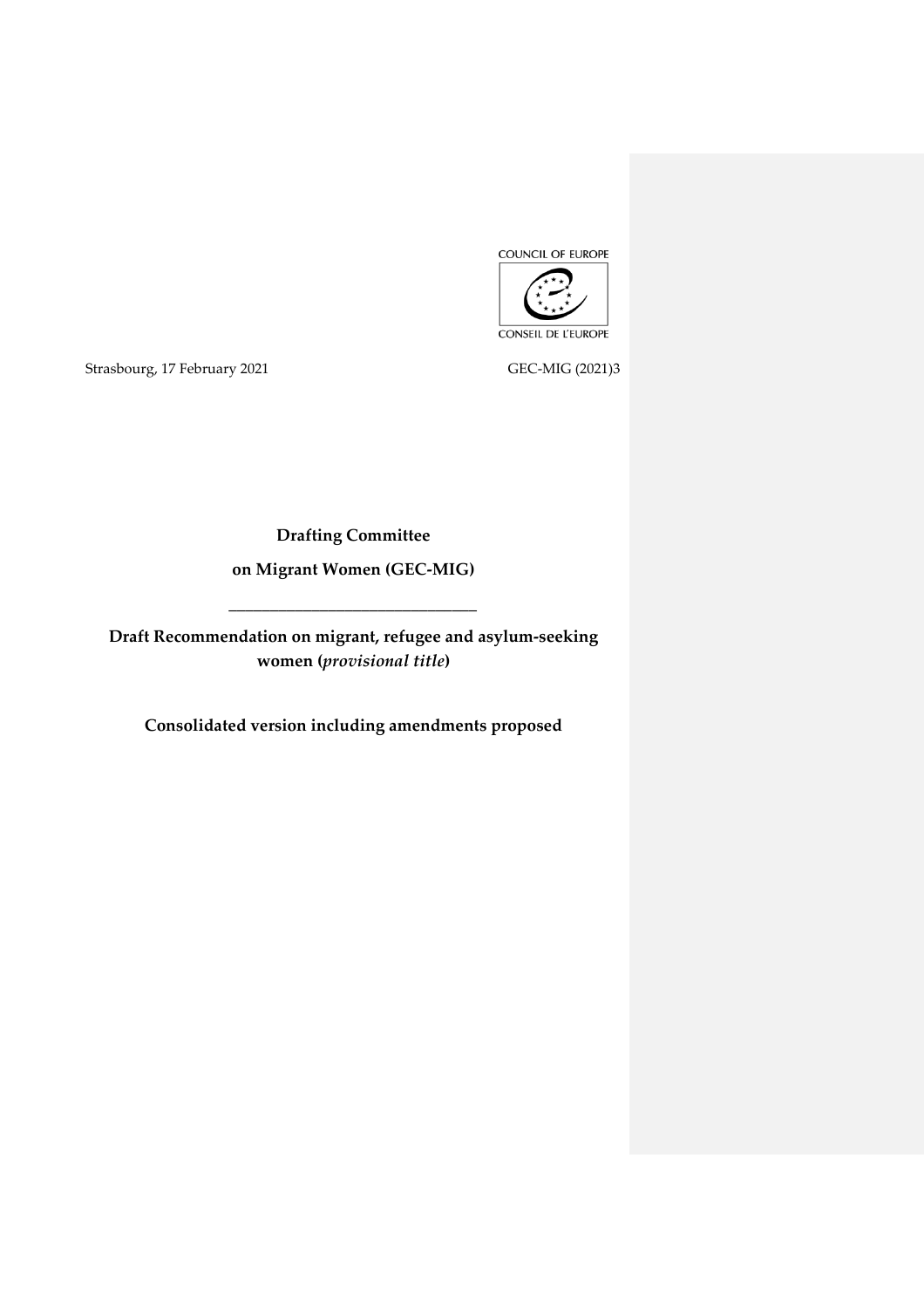**Draft Recommendation on [GREECE: the international protection and safeguard of the rights of]** [**Holy See: Protecting the rights of] migrant, refugee, asylum- [BELGIUM: and international protection] seeking women [ITALY - UN WOMEN: and girls] [CoE Youth sector: and young girls]** (*provisional title*)

- 1. The Committee of Ministers, under the terms of Article 15.b of the Statute of the Council of Europe,
- 2. Considering that the aim of the Council of Europe is to achieve a greater unity between its member States, inter alia, by promoting common standards and developing actions in the field of human rights;
- 3. Recalling that gender equality is central to the protection of human rights, the functioning of democracy and good governance, respect for the rule of law, and the promotion of sustainable development and of well-being for all;
- 4. Considering the profound changes in migration patterns and in the situation of migrant refugee and asylum-seeking women and girls, the fact that the number of displaced people has reached its highest ever in recent years and the significant developments in gender equality- and migration and asylum-related concepts, policies and legal instruments at all levels;
- 5. Wishing therefore to review and update its Recommendation No. R(79)10 to member states on women migrants, henceforth replaced by the present instrument;
- **6. [SPAIN: Noting with appreciation the efforts and activities undertaken by States to accommodate the needs of migrant, refugee and asylum-seeking women and girls;]**

# **[NEW - RUSSIAN FEDERATION: Realizing at the same time that much remains to be done in this regard;]**

- 7. Bearing in mind the Convention for the Protection of Human Rights and Fundamental Freedoms (ETS No. 5, 1950) and its Protocols, in the light of the relevant case law of the European Court of Human Rights, the European Social Charter (ETS No. 35, 1961, revised in 1996, ETS No. 163), **[Secretariat of the CoE CPT: the European Convention for the Prevention of Torture and Inhuman or Degrading Treatment or Punishment (CETS No. 126, 1987)],** the Council of Europe Convention on Action against Trafficking in Human Beings (CETS No. 197, 2005), the Council of Europe Convention on the Protection of Children against Sexual Exploitation and Sexual Abuse (CETS No. 201, 2007) and the Council of Europe Convention on Preventing and Combating Violence against Women and Domestic Violence (CETS No. 210, Istanbul Convention, 2011);
- 8. Recalling the United Nations Convention Relating to the Status of Refugee (1951); the International Labour Organisation Convention 189 on Domestic Work (2011); the United Nations Convention on the Elimination of All Forms of Discrimination Against Women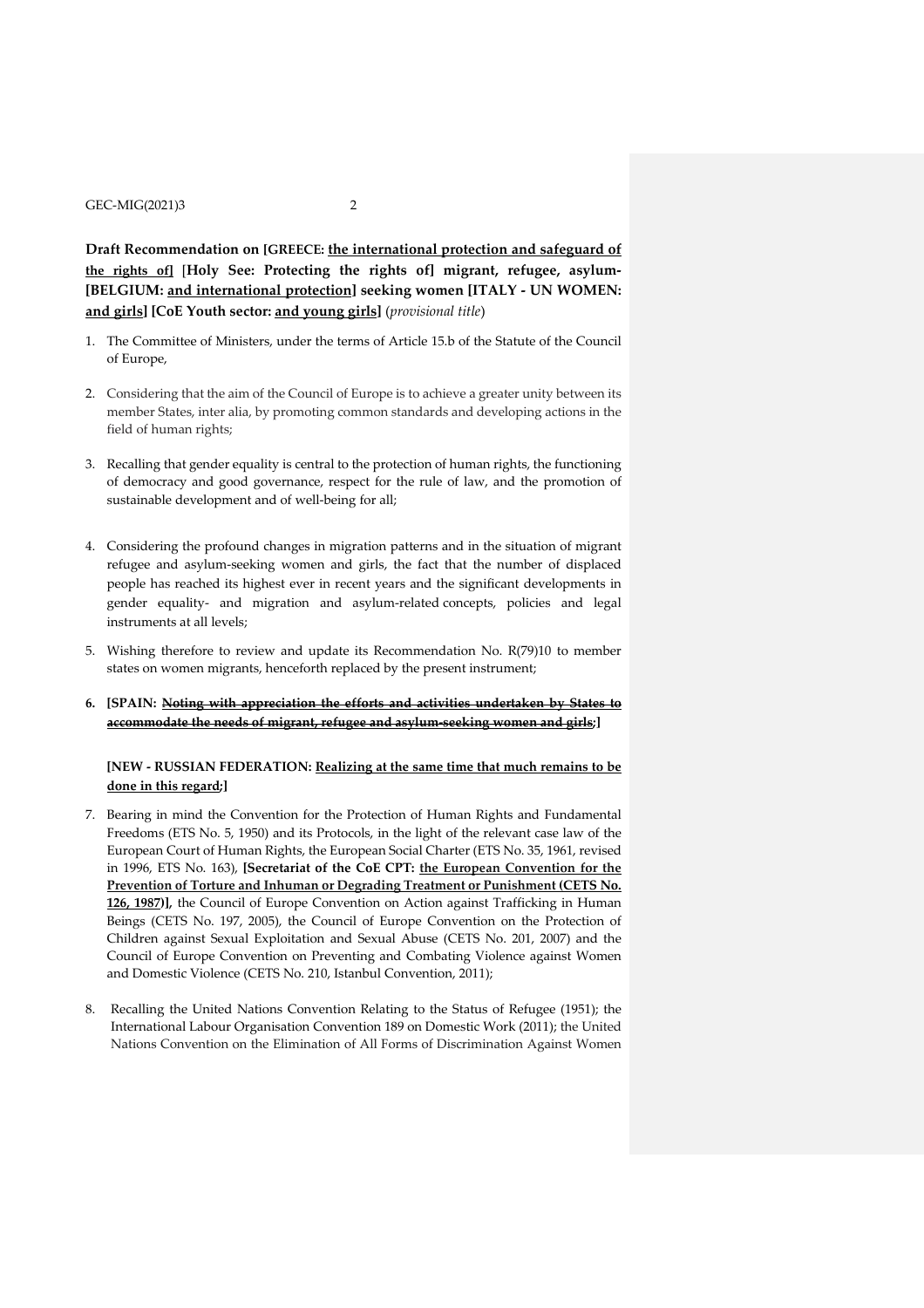("CEDAW", 1979) and its Optional Protocol (1999); as well as **[RUSSIAN FEDERATION: relevant]** CEDAW General Recommendation**[s] [RUSSIAN FEDERATION: No 30 on women in conflict prevention, conflict and post-conflict situations (2013); CEDAW General Recommendation No. 32 on the gender-related dimensions of refugee status, asylum, nationality and statelessness of women (2014); [RUSSIAN FEDERATION - HOLY SEE: and CEDAW General Recommendation No. 35 on gender-based violence against women, updating General Recommendation No. 19 (2017);] [RUSSIAN FEDERATION: CEDAW Recommendation No.38 on trafficking in women and girls in the context of global migration (2020)]**; the United Nations Convention on the Rights of the Child (1989) and its Optional Protocols (2000); and the United Nations Convention on the Rights of Persons with Disabilities (2006);

- 9. **[AUSTRIA: Recalling Noting]** the relevant measures contained in the UN Global Compact on Refugees (2018) and in the UN Global Compact for Safe, Orderly and Regular Migration (2018), aimed at promoting gender equality and empowering migrant, refugee and asylum-seeking women and girls, **[GREECE: in refugee and host communities]** and at ending all forms of sexual and **[RUSSIAN FEDERATION: gender-based** violence **against women]** , trafficking in persons, exploitation and sexual abuse, and harmful practices ;]
- 10. **[RUSSIAN FEDERATION: Having regard to the United Nations High Commissioner for Refugees "Guidelines on International Protection: Gender-Related Persecution within the context of Article 1A(2) of the 1951 Convention and/or its 1967 Protocol relating to the Status of Refugees", of 7 May 2002**;]
- 11. Taking account of the Council of Europe Gender Equality Strategy 2018-2023 and its strategic objective to protect the rights of migrant, refugee and asylum-seeking women and girls [**CoE Roma and Travellers Division: including ethnic minority groups such as Roma and Travellers**];
- 12. Acting in accordance with the Council of Europe Action Plan on protecting vulnerable persons in the context of migration and asylum in Europe (2021-2025) notably its strategic objective to identify and address vulnerabilities throughout asylum and migration procedures;
- 13. Recognizing the multidimensional **[THE NETHERLANDS: and intersecting]** reality of the situations of migrant, refugee and asylum-seeking women and girls and bearing in mind the importance of the overall application and impact of the United Nations 2030 Agenda for Sustainable Development on them, in particular Sustainable Development Goal 5 ("Achieve gender equality and empower all women and girls"); Sustainable Development Goal 10.7 ("Reduce inequality within and among countries"), with the target to "facilitate orderly, safe, regular and responsible migration and mobility of people, including through the implementation of planned and well-managed migration policies"; and Sustainable Development Goal 16 ("Promote peaceful and inclusive societies for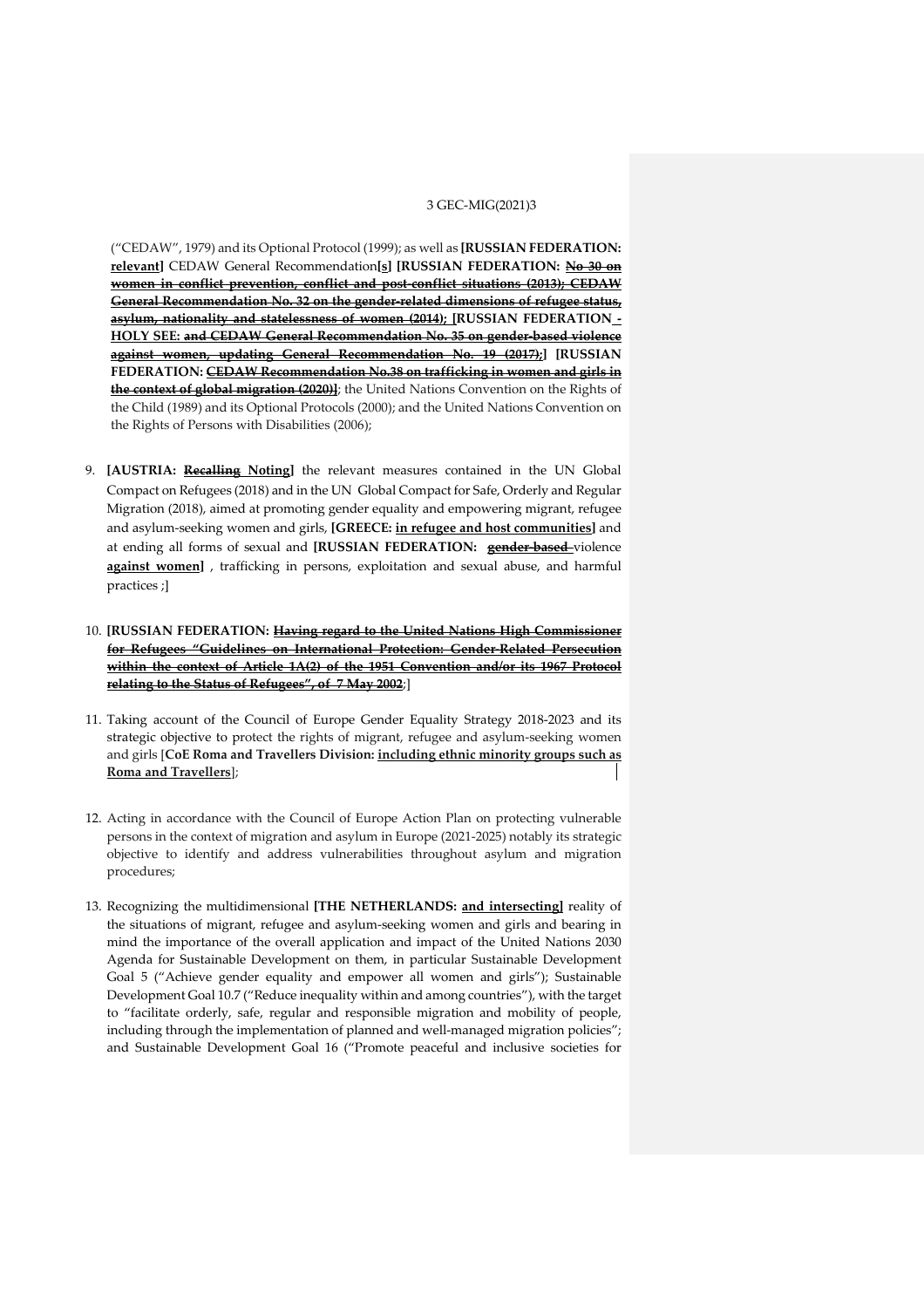-

sustainable development, provide access to justice for all and build effective, accountable and inclusive institutions at all levels");

- 14. Recalling the following Recommendations of the Committee of Ministers to member States of the Council of Europe: Recommendation Rec(2002)5 on the protection of women against violence; Recommendation CM/Rec(2010)10 on the role of women and men in conflict prevention and resolution and in peace building, Recommendation CM/Rec(2015)1 on intercultural integration<sup>1</sup> Recommendation CM/Rec (2019)1 on preventing and combating sexism<sup>2</sup> , **[CoE Youth sector: Recommendation CM/Rec(2019)4 on supporting young refugees in transition to adulthood**] [as well as relevant resolutions and recommendations of the Parliamentary Assembly, of the Congress of Regional and Local Authorities and of the Conference of INGOs of the Council of Europe;]
- 15. Reaffirming that all human rights and fundamental freedoms are universal, indivisible, interdependent and interrelated, and that their full enjoyment, without discrimination on any ground, by migrant, refugee and asylum-seeking women and girls needs to be guaranteed;

**[NEW- RUSSIAN FEDERATION: Recalling that international law, including the European Convention on Human Rights and Fundamental Freedoms, does not guarantee the right of an alien to enter or to (continue to) reside in a particular country, and that there is a difference in legal status between legal and illegal migrants which must be taken into account;]**

- 16. Noting with concern that migrant, refugee and asylum-seeking women and girls may be confronted with multiple and intersectional forms of discrimination **[THE NETHERLANDS: and violence]** in their country of origin, during their journey and in their country of destination and stressing the need for an inclusive and intersectional approach that takes into account the different situations and personal characteristics of migrant, refugee and asylum-seeking women and girls;
- 17. Recognising that while existing international human rights standards apply to all persons, additional efforts should be made to assess the prevention and protection gaps that arise from insufficient implementation, information about and monitoring of existing laws and policies as regards migrant, refugee and asylum-seeking women and girls;

<sup>1</sup> **[NEW- RUSSIAN FEDERATION: At the time of the adoption of this Recommendation by the Committee of Ministers, one member State stated that this document did not reflect a common approach of all Member States and reserved its right to comply or not with the Recommendation.]** 2 **[NEW- RUSSIAN FEDERATION: At the time of the adoption of this Recommendation by the Committee of Ministers, one Member State did not agree with a number of provisions of this Recommendation and in accordance with Article 10.2c of the Rules of Procedure for the meetings of the Ministers' Deputies reserved its right to comply or not with the Recommendation**.]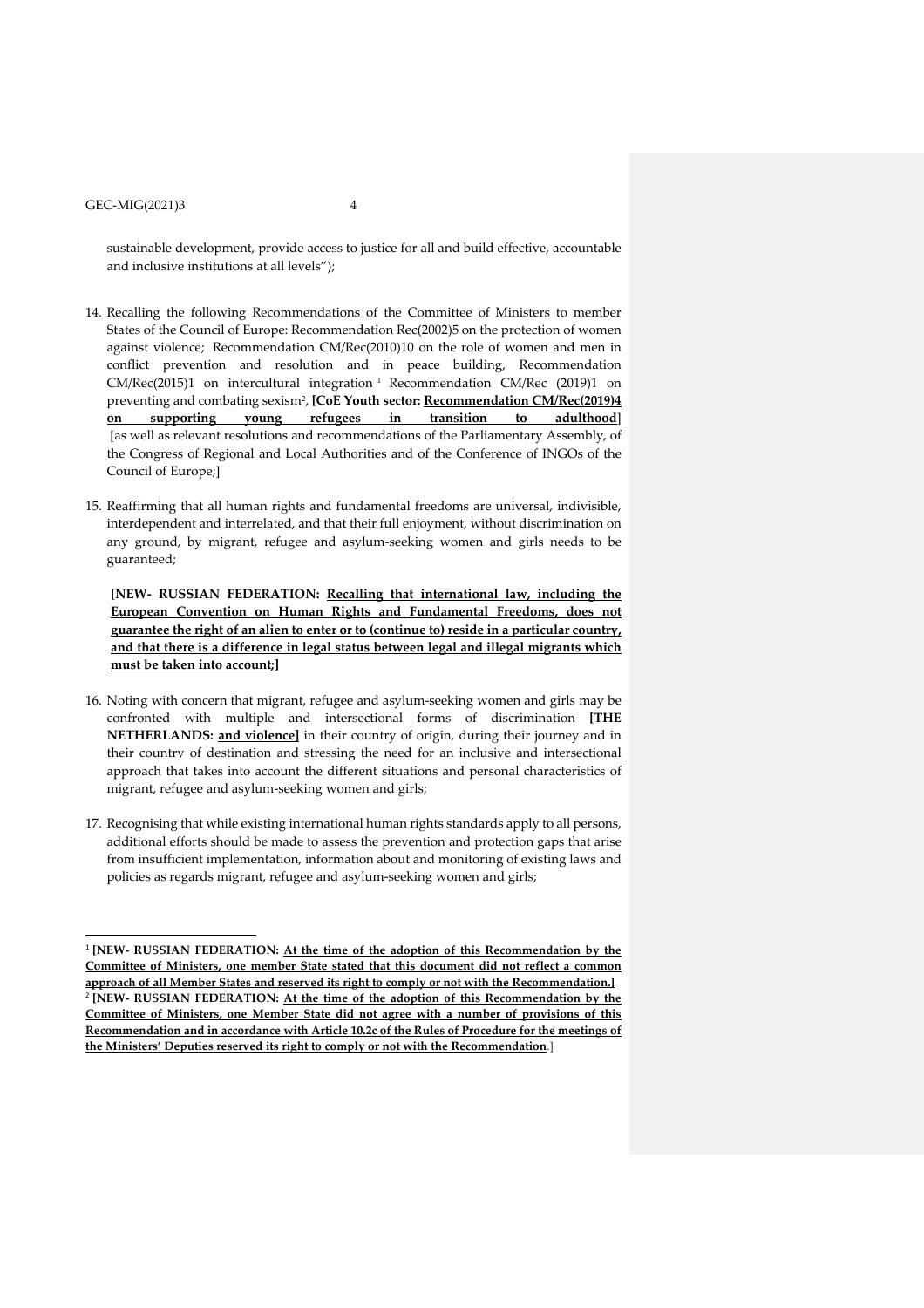- 18. Recognising with grave concern, that migrant, refugee and asylum-seeking women and girls are **[UN WOMEN -MEXICO : in vulnerable persons situations]** often exposed to serious forms of **[RUSSIAN FEDERATION: gender-based]** violence in their countries of origin, during their journey, in transit and/or in destination countries, **[CoE Roma and Travellers Division** : **becoming easy targets for trafficking and other forms of exploitation such as forced labour,]** which **[DENMARK: may]** constitute a serious violation of their human rights, and that they face difficulties and structural barriers in overcoming such violence;
- 19. Acknowledging the positive contribution that migrant, refugee and asylum-seeking women and girls **[RUSSIAN FEDERATION: may]** bring to European societies and communities **[UN WOMEN: and their leadership capacities and role**];
- **20.** Aware of the **[RUSSIAN FEDERATION: gender-related**] barriers **[UN WOMEN: : gender-related gender-specific and any intersecting /intersectional** barriers **and challenges**] that migrant, refugee and asylum-seeking women and girls face **[RUSSIAN FEDERATION: because of their sex in terms of integration, participation, equal access to rights, services, leadership and meaningful participation, and of the need to facilitate their integration and full participation in the economic, social, civic, political and cultural life**,] [**AUSTRIA -LITUANIA - SWEDEN: including providing pathways to regularization where applicable;]**

Aware of the gender-related barriers that migrant, refugee and asylum-seeking women and girls face in terms of integration, participation, **[HOLY SEE: protection of rights]** equal access to **[HOLY SEE: rights,]** services, leadership, meaningful participation, **[CoE Youth sector: and decision-making positions**] and of the need to facilitate their integration and full participation in the economic, social, civic, political and cultural life, [including providing pathways to regularization where applicable;]

**[NEW - CoE Roma and Travellers Division: Acknowledging the issue of statelessness and subsequent lack of ID documentation faced by migrants and refugees but also minority groups in Europe, such as Roma and Travellers, making it difficult to access services such as education and health care, making women even more vulnerable to all forms of exploitation and gender-based violence;]**

- 21. Recommends that the governments of member States:
	- 1. Take **[RUSSIAN FEDERATION: if appropriate]** legislative or other measures to promote and apply the Guidelines included in the Appendix of this Recommendation, aimed at ensuring that migrant, refugee and asylum-seeking women and girls can effectively access and exercise their rights;
	- 2. Ensure that this Recommendation, including its Appendix, is **[DENMARK: translated** and disseminated (in accessible formats) **and translated if relevant**] among relevant authorities and stakeholders, which are encouraged to take measures to implement it;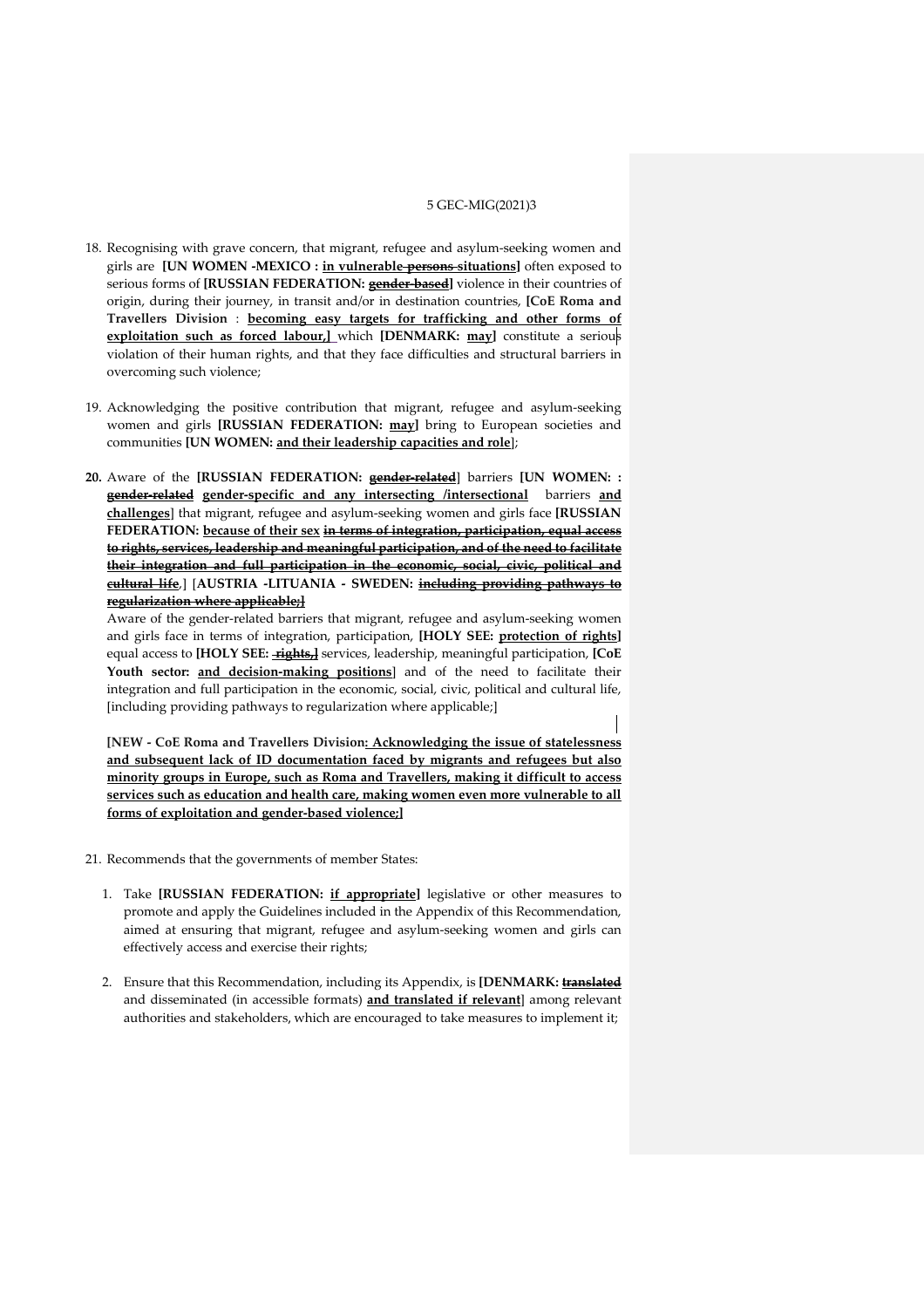3. **[RUSSIAN FEDERATION: Monitor Evaluate**] progress in the implementation of this Recommendation and **[RUSSIAN FEDERATION: regularly** inform **if appropriate]** the competent Council of Europe steering committee(s) and bodies of the measures undertaken and the progress achieved in this field.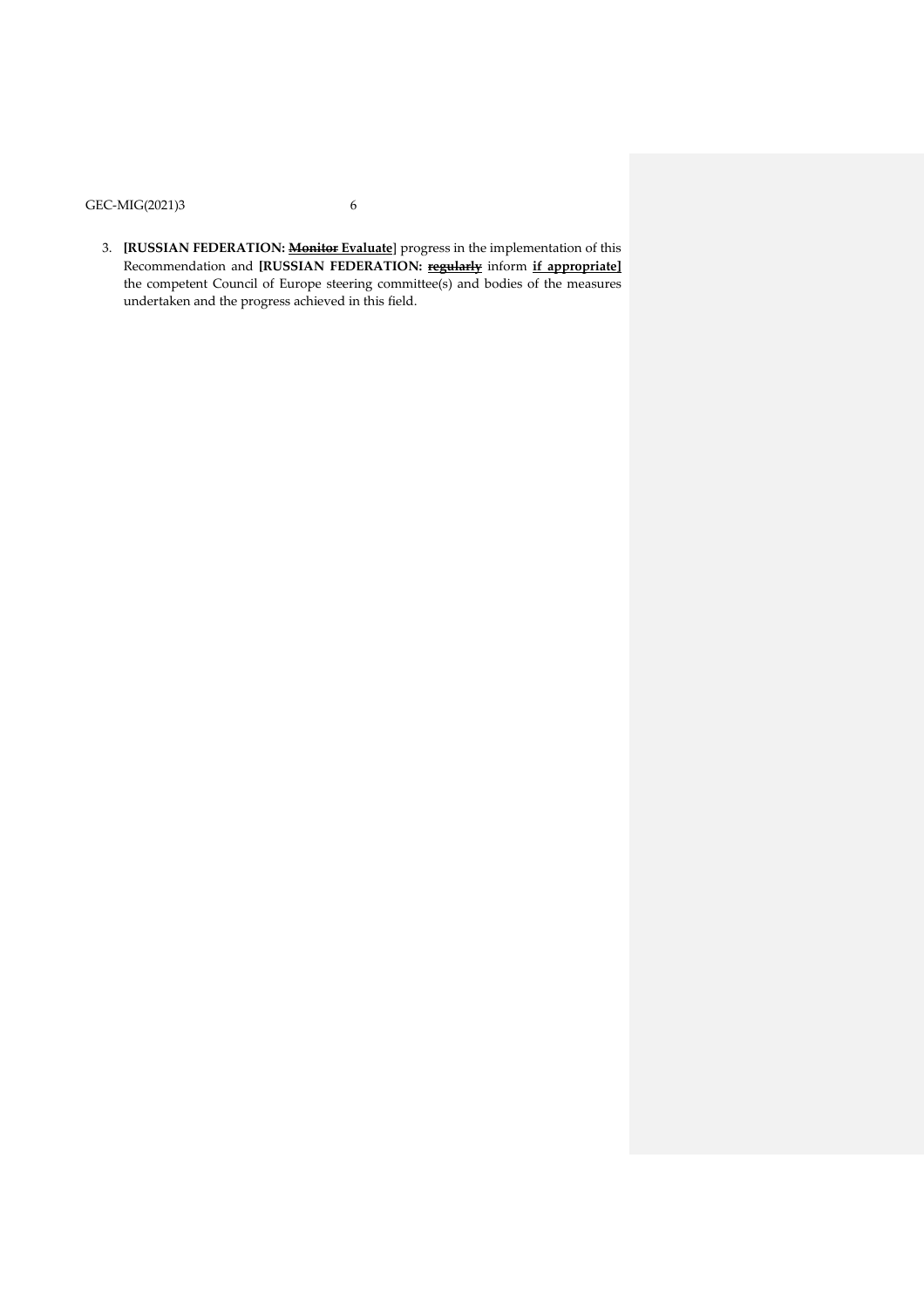# **Draft Appendix**

# I. **Definitions**

-

### For the purpose of this recommendation:

**'Migrant': [AUSTRIA - RUSSIAN FEDERATION: a person who leaves one country or region to settle in another, often in search of a better life, including citizens of Council of Europe member States with a migrant background, and stateless women and girls.]** [**RUSSIAN FEDERATION: any person who changes his or her country of usual residence, with the exclusion of recreation, holiday, visits to friends and relatives, business, medical treatment or religious pilgrimages. 3 ]**

**'Migrant':** a person who leaves one country or region to settle in another, **[Office of the CoE Commissioner for Human Rights: often in search of a better life]**, including citizens of Council of Europe member States with a migrant background, and stateless women and girls.

'**Migrant women**' **[GREECE: and girls or 'women']** includes both women and girls under 18 years of age.

**[HOLY SEE:** 'Migrant women' or 'women' includes both women and girls under 18 years of age.]

**'Asylum seeker'**: a person **[AUSTRIA: intends to make, or who**] who has made, an application for international protection.

**'International Protection'**: Protection as a refugee under the 1951 Geneva Convention Relating to the Status of Refugees as amended by its 1967 Protocol (hereafter "1951 Convention") or any alternative form of international or European humanitarian, subsidiary or temporary protection.

**'Refugee'**: a person who meets the definition at Article 1(A)(2) of the 1951 Convention.

**[CoE Roma and Travellers Division – GREECE – UN WOMEN : 'Internally Displaced Persons': persons who have been forced or obliged to leave their homes or places of habitual residence, in particular to avoid the effects of armed conflict, situations of generalized violence, or violations of human rights, and who have not crossed an internationally recognized state border (which is also an issue for minority groups in Council of Europe member States such as Roma and Travellers). They face the same issues such as migrants and refugees and similar gaps when it comes to protection.** ]

**Commented [GC1]:** Definition provided by the CoE Roma and Travellers Division

<sup>3</sup> [**RUSSIAN FEDERATION: This definition is not meant to be authoritative and corresponds to the definition of "international migrant" by the United Nations Department of Economic and Social Affairs (UN DESA, Recommendations on Statistics of International Migration, Revision 1 (1998) para. 32). Internal migration is not covered by this Recommendation.]**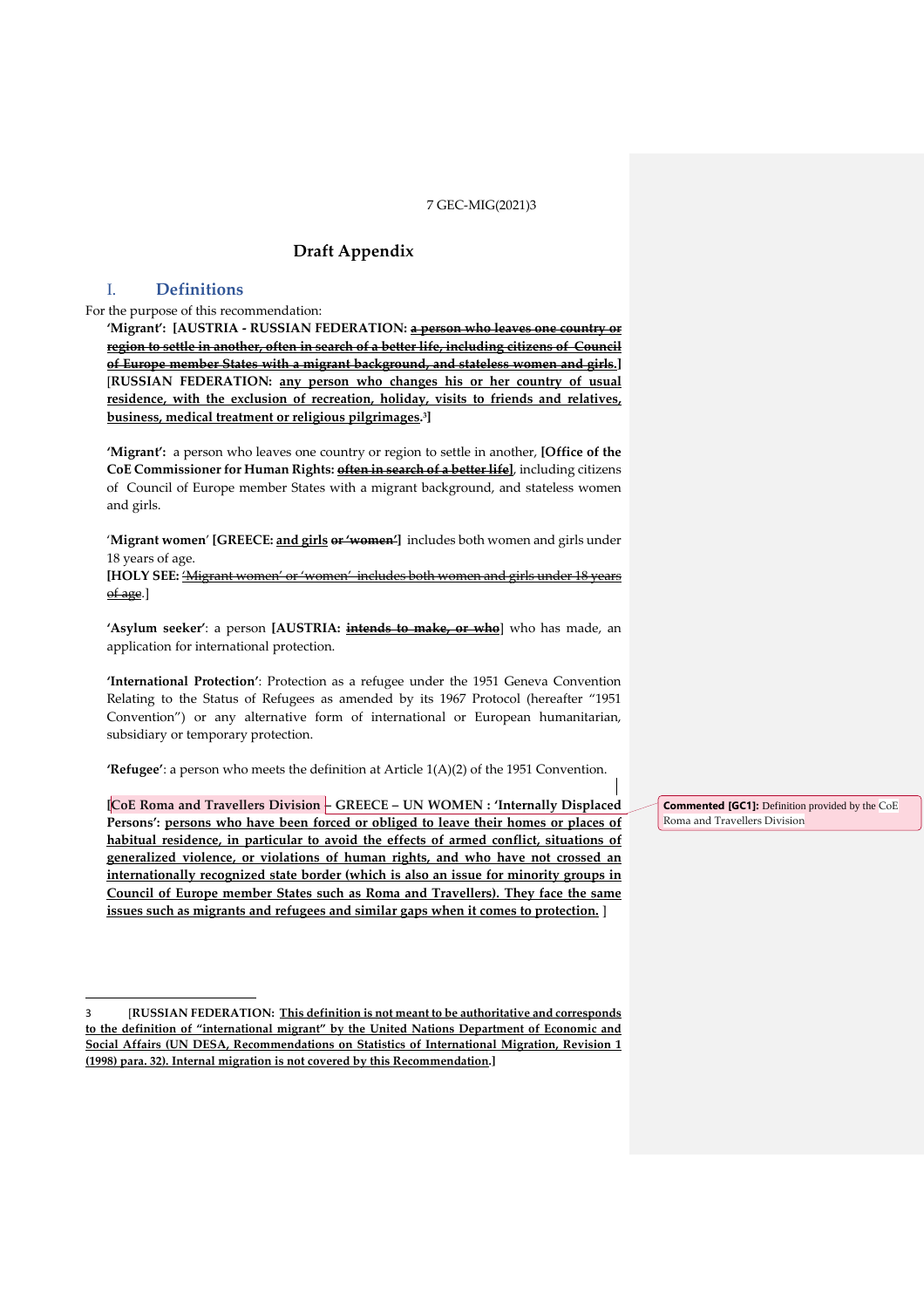-

# **II. Horizontal issues**

1. Member states should take into account the horizontal issues mentioned hereunder for all measures put forward in this Appendix.

#### **Non-discrimination, Intersectional issues, elimination of stereotypes**

- 2. Member States should ensure that all applicable measures **[SPAIN: to protect the rights of migrant, refugee and asylum-seeking women and girls <sup>4</sup> including for victims of gender-based violence and trafficking in human beings], [UN WOMEN: survivors or at risk of victims of**] are secured without discrimination **on any ground, including those measures to protect the rights of migrant, refugee and asylumseeking women and girls victims of gender-based violence and trafficking in human beings**.]
- 3. [**RUSSIAN FEDERATION:** Member States should apply an intersectional approach in all measures referred to in this Appendix, notably bearing in mind the **different situations and personal characteristics of migrant, refugee and asylum-seeking women and girls specific needs of women and girls with disabilities, girls, older women, pregnant and nursing women, women travelling alone or with children,] [RUSSIAN FEDERATION - HOLY SEE: lesbian, bisexual and transgender women,]** [**RUSSIAN FEDERATION: women of ethnic or of other minority background and survivors of gender-based violence, trafficking or torture**].

Member States should apply an intersectional approach in all measures referred to in this Appendix, notably bearing in mind the specific needs of women and girls with disabilities, **[SPAIN: girls]**, older women, pregnant and nursing women, **[SWEDEN: women travelling alone or with children**], lesbian, bisexual **[CROATIA: intersex]** and transgender women, women of ethnic or of other minority background **[CoE Roma and Travellers Division: such as Roma and Travellers], [SPAIN: women with mental health problems or drug addiction]** and survivors of gender-based violence, trafficking or torture, **[SWEDEN: women travelling alone or with children**].

4. **[AUSTRIA – DENMARK- RUSSIAN FEDERATION - SWEDEN: "Firewalls" should be created between the legal status of undocumented women and their rights to access justice, protection, health and education.]**

"Firewalls"<sup>5</sup> should be created between the legal status of undocumented **[GREECE: migrant, refugee and asylum-seeking]** women and their rights to access justice, protection, **[GREVIO Secretariat: and support services,]** health and education.

<sup>4</sup> **[SPAIN: Hereunder regrouped under the terminology "migrant women"**.]

<sup>5</sup> Firewalls are "measures to prevent state and private sector actors from effectively denying human rights to irregularly present migrants and clearly prohibiting the sharing of the personal data of, or other information about, persons suspected of irregular presence or work, with the immigration authorities for purposes of immigration control and enforcement", (ECRI [General](http://rm.coe.int/ecri-general-policy-recommendation-no-16-on-safeguarding-irregularly-p/16808b5b0b) Policy [Recommendation](http://rm.coe.int/ecri-general-policy-recommendation-no-16-on-safeguarding-irregularly-p/16808b5b0b) N°16 on safeguarding irregularly present migrants from discrimination - adopted on 16 March 2016.)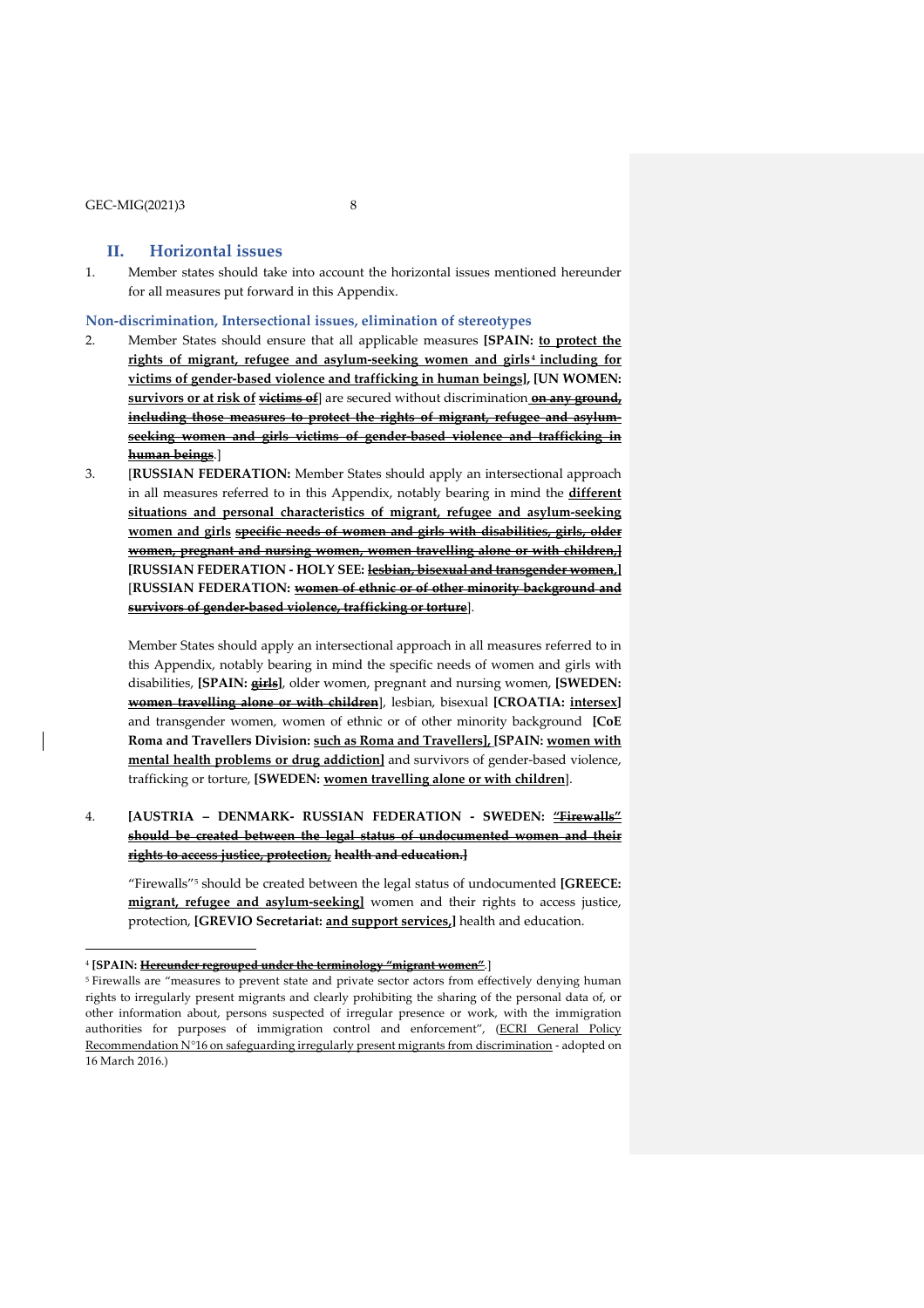- 5. Within both migrant and host countries and communities, member States should:
	- 5.1. pay special attention to measures aimed at dismantling [**HOLY SEE: all forms of harmful stereotypes gender stereotypes and other forms of stereotypes**,] **[GREECE: and discrimination**] including those based on migrant **[GREECE: and refugee**] status, culture, tradition and religion, **[SPAIN: sexual orientation and gender identity], [MEXICO: nationality, socioeconomic disadvantages and disabilities]**.

**[UN WOMEN:** pay special attention to measures aimed at dismantling gender stereotypes and other forms of **gender-based discrimination stereotypes**, including those based on migrant status**, ethnicity**, culture, tradition, religion **and diversity.]**

5.2. implement awareness-raising and education measures to promote gender equality **[GREECE: and combat gender-based violence] [MEXICO: and a human rights' approach]** [**HOLY SEE: and mutual respect]**.

**[NEW - SPAIN: Allocate sufficient resources for training of all relevant personnel on issues related to gender equality, women human's rights and identification of victims of violence**.]

### **Girls**

- 6. Member States should adopt a child rights-based approach to migrant, asylum-seeking and refugee **[SWEDEN: girls children]**, which is age- **[UN WOMEN: and gender-]** sensitive and takes account of the specific situations and needs of girls, including ensuring suitable and safe alternative care arrangements when they are separated from their parents or caregiver **[CoE Youth sector: or when they are unaccompanied minors]**.
- 7. Owing to migrant girls' situation of heightened vulnerability to exploitation and abuse, care arrangements should be aligned with those for non-migrant children, in mainstream child protection services or institutions. Unaccompanied and separated children should be assigned a guardian.
- 8. [**RUSSIAN FEDERATION: Member States should ensure continued access to essential services for young women refugees as they reach adulthood, including support for their integration and social participation, and support for their transition to adulthood beyond the age of 18. The aim is to avoid, where applicable, abrupt interruption of access to education, healthcare, social and integration services in host communities**.]

Member States should ensure continued access to essential services for young refugee [**SPAIN – UN WOMEN: migrant and asylum-seeking** women] **[BELGIUM: migrant** women **refugee]** [**CoE Roma and Travellers Division: migrant** women **and** refugees] as they reach adulthood, including support for their integration and social participation, and support for their transition to adulthood beyond the age of 18. [**HOLY SEE: The aim is to avoid, where applicable, abrupt interruption of access with the aim to ensure their right to** education, **and access]** healthcare **[MEXICO: : (including sexual and reproductive health and rights)**], social and integration services in host communities.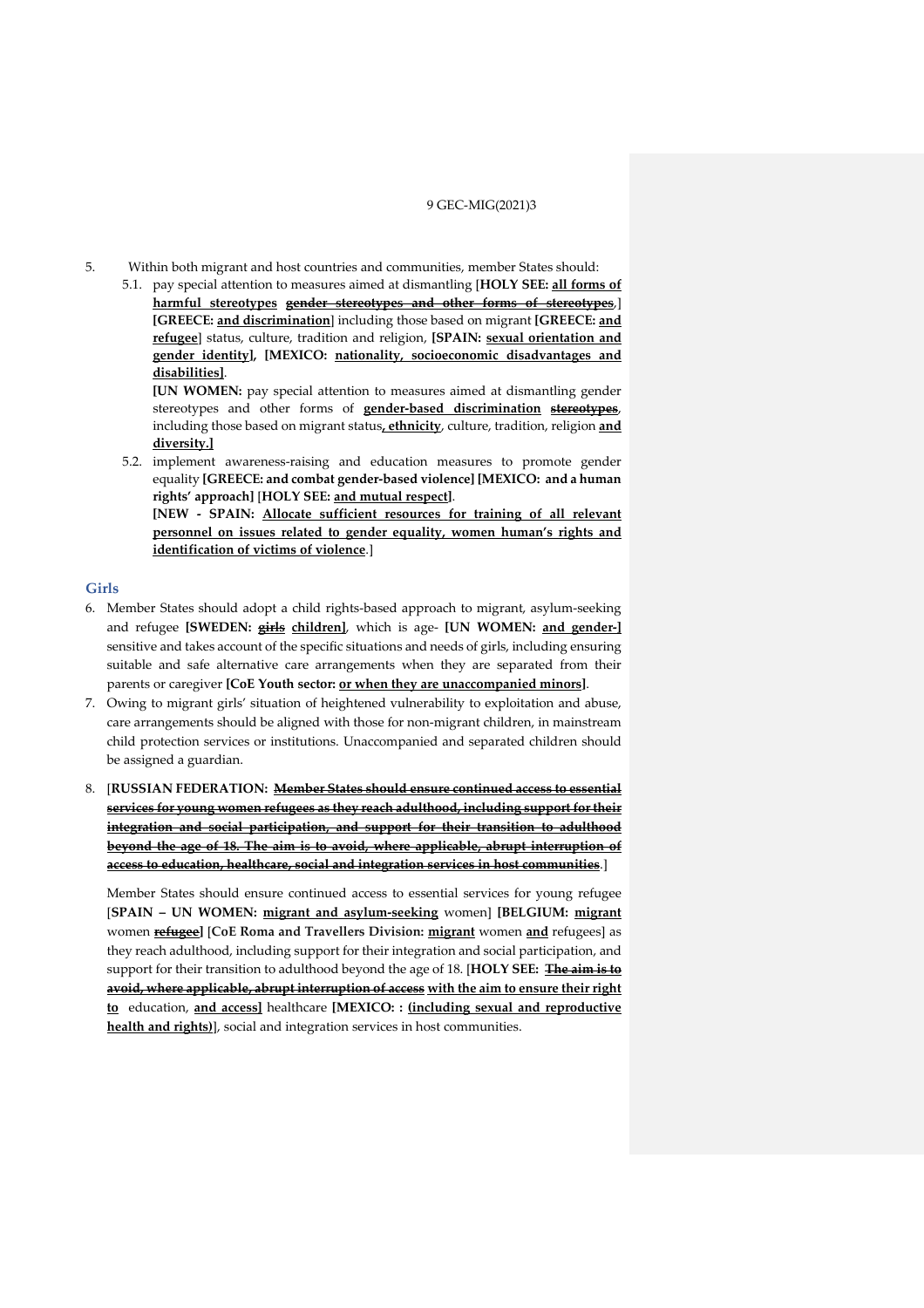# **Information, empowerment, awareness raising and promotion of human rights**

- 9. To empower migrant **[GREECE – UN WOMEN: refugee and asylum-seeking]** women [**UN WOMEN: and girls]** and enable them to access their rights, they should be provided with relevant **[SWEDEN**: **and** accessible **and culturally sensitive** information and advice **in way and]** a language that they understand, covering:
	- 9.1 Their fundamental human rights **[DENMARK: and obligations**] as set out in the European Convention on Human Rights and other relevant instruments, including whilst in detention and reception facilities.
	- 9.2 Reporting and complaint mechanisms, in case of abuse **[GREECE: or gender-based violence**] by State authorities or private contractors acting on behalf of the State, including rights to civil remedies and compensation.
	- 9.3 Protection against **[GREVIO Secretariat: and support for experiences]** of all forms of violence [**SPAIN: against women]**, including **[GREECE - THE NETHERLANDS - GREVIO Secretariat: gender-based violence**] and domestic violence **[MEXICO: sexual violence]** as well as trafficking in human beings [**UN WOMEN: and any form of gender-based violence and harmful practices, including child and forced marriage**.] This encompasses **[GREVIO Secretariat: access to]** general and specific **[GREVIO Secretariat: assistance support services**] (i.e. legal processes, support structures and services, [**SPAIN: multi-disciplinary response teams,] [GREVIO Secretariat: specialist**] support provided by NGOs and legal aid available [**UN WOMEN: to women and girls survivors of violence victims]** in their **[SPAIN - GREVIO Secretariat: host residing**] country).
	- 9.4 Available **[CoE Youth sector: long term]** social services and welfare, notably: [**HOLY SEE: holistic and quality healthcare health (including sexual and reproductive health] [GREECE: rights] [MEXICO:** health (including **mental** and sexual and reproductive health, **support through psychosocial interventions** and wellbeing)], [**HOLY SEE: and wellbeing)**, access to education, language training, **[CoE Youth sector**: **vocational training for women who are illiterate in their native language] [GREECE: vocational training, skills-development training]** [**SPAIN: cultural immersion courses],** housing and employment, participation in social, political, economic and cultural life.

**[NEW - CoE Youth sector: Provide resources and tools for the empowerment and support of refugee, asylum-seeking and migrant women, based on their special needs and unique characteristics in order that they may benefit to as great an extent possible from the social services and welfare available.]**

10. Member States should facilitate the access of migrant **[GREECE: refugee and asylum**seeking] women to digital services and connection including the Internet, in particular if services and information are available solely or largely in digital format.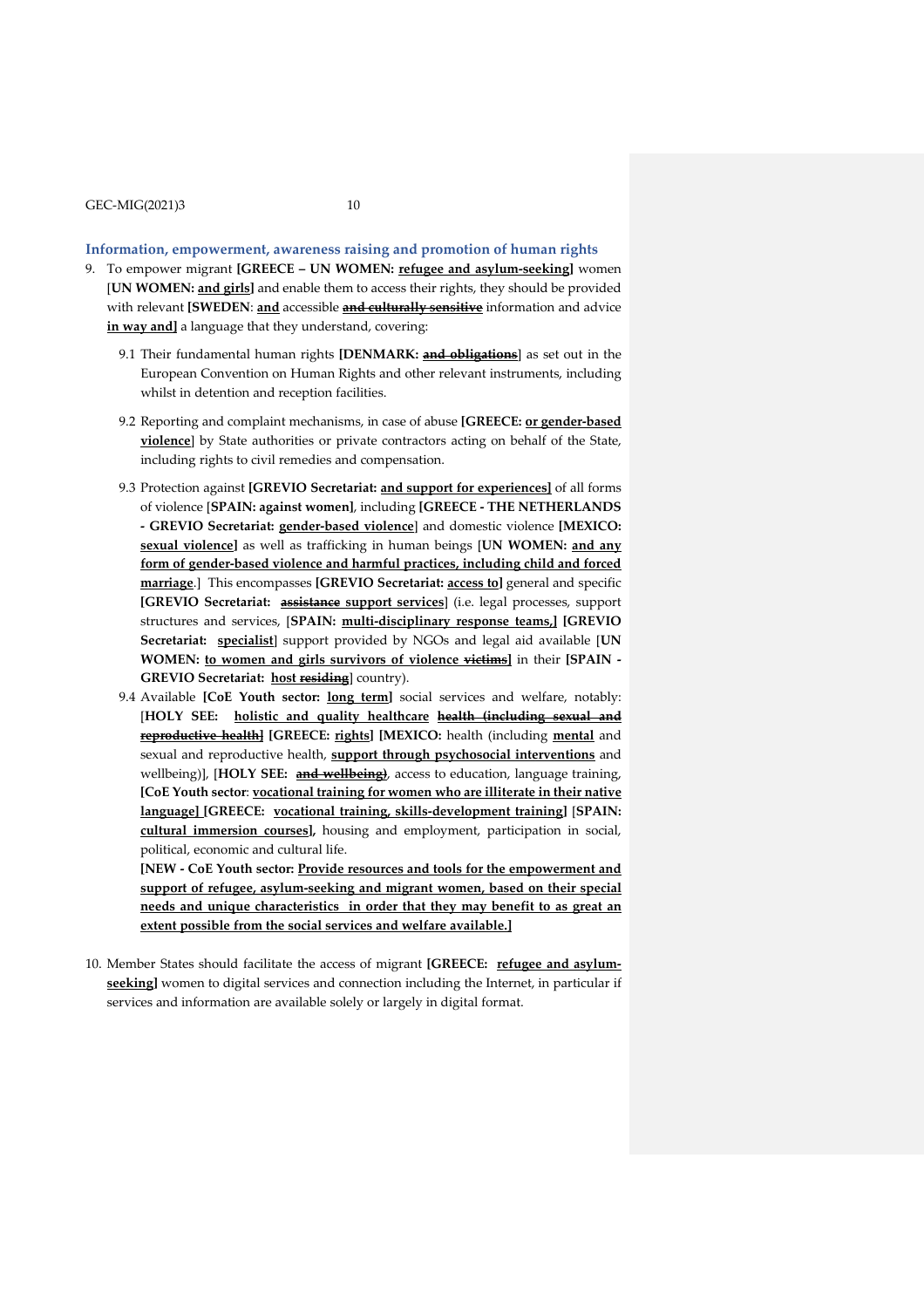#### **Access to justice including legal aid**

11. Migrant **[GREECE: refugee and asylum-seeking**] women should have access to national and international complaint **[GREECE: /reporting**] mechanisms and remedies to effectively exercise their rights and/or act upon violations of their rights, including access to legal aid **[SPAIN: supported by relevant information<sup>6</sup>** ].

**[NEW – BELGIUM: Illegally residing women and girls should have access to complaint mechanisms, including to the police, without risking of being reported to state institutions issuing orders to leave the territory.]** 

**[NEW – BELGIUM: Migrant women should have access to legal aid and justice with regard to residence issues.]**

- 12. Member States should ensure that migrant [**UN WOMEN: refugee and asylum-seeking]** women are adequately supported as defendants, victims or witnesses **[GREECE: /bystanders**] throughout any criminal and civil procedures **[BELGIUM: regardless of their migratory status, without risking expulsion or denunciation of their status**.]
- 13. [**RUSSIAN FEDERATION: An intersectional and gender-sensitive approach should be taken when assessing migrant women and girls' credibility in judicial and administrative procedures, in particular when decisions have an impact on their migration status.]**

[**SPAIN:** A**n intersectional and** gender-sensitive perspective **with an intersectional approach**] should be taken when assessing migrant women and girls' credibility in judicial and administrative procedures, in particular when decisions have an impact on their migration **[GREECE: and refugee]** status.

#### **Detention**

14. In the event that administrative detention is used - which should only be as a measure of last resort - **[GREECE: the construction of]** separate safe zones should be provided [GREECE: /mandatory] for women and girls within detention facilities.

[**NEW** - **HOLY SEE: Protect and respect the rights and best interests of girls at all times, regardless of migration status, promoting alternatives to detention, favouring noncustodial measures and community-based care arrangements, that ensure access to education and health care, and respect the right to family life and family unity];**

**[NEW** - **HOLY SEE: Where identification of signs of trafficking in persons occurs, ensure that potential victims have access to non-custodial measures and communitybased care arrangements.]**

**[Office of the CoE Commissioner for Human Rights: Detention should only ever be used as a last resort and states should seek alternatives to administrative detention. Children should never be detained for reasons related to their or their parents' migration status.** In the event that administrative detention is used - **which should only**

-

<sup>6</sup> See paras. 9 and 10.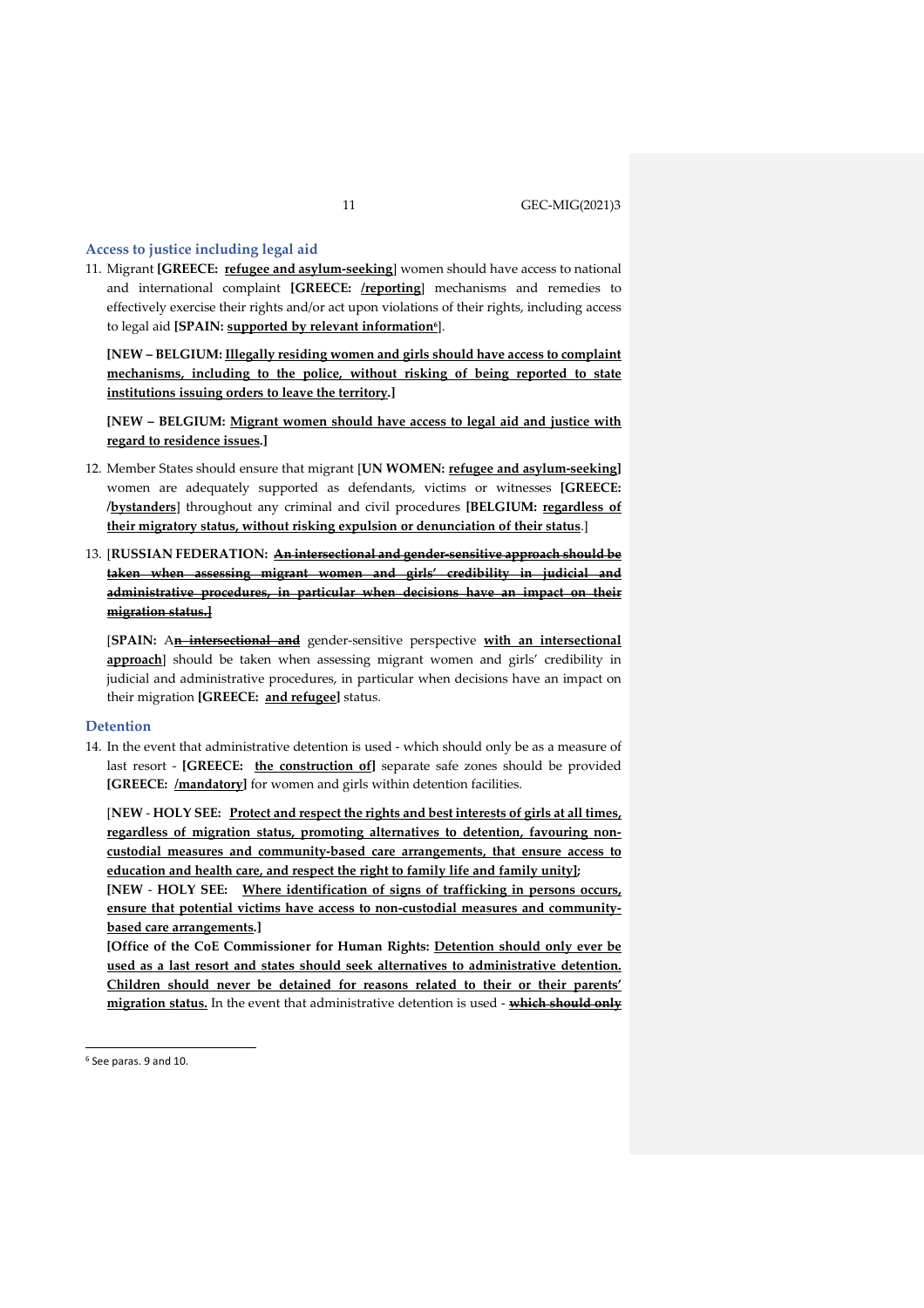**be as a measure of last resort, families should not be separated, and** separate safe zones should be provided for single women **and girls** within detention facilities].

**[NEW- Secretariat of the CoE CPT: Effective alternatives to detention should be provided for certain categories of vulnerable persons, these may include,** *inter alia***, migrant women and girls who have been victims of torture, trafficking, pregnant women and nursing mothers, children, elderly or migrant women with disabilities. In** the event that administrative detention is used - which should only be as a measure of last resort - separate safe zones should be provided for women and girls within detention facilities, **where their privacy is guaranteed and which cater adequately fortheir genderspecific and child-specific specific needs.]**

15. Age- and gender-sensitive healthcare and hygiene services in detention facilities, as well as appropriate activities during the time spent in detention, should be provided to migrant **[GREECE: and refugee]** women **[CoE Roma and Travellers Division: in accordance with the Sphere standards, which are a set of principles and minimum humanitarian standards in four technical areas of humanitarian response: Water supply, sanitation and hygiene promotion (WASH), Food security and nutrition.**]

**[NEW- GREVIO Secretariat: Trauma support and counselling should be made available for victims of gender-based violence in detention facilities.]**

16. Member States should ensure that law enforcement measures in detention facilities are age- and gender-sensitive, and that migrant **[GREECE: and refugee]** women have access to **[SPAIN: an easily accessible and effective**] complaint **[GREECE: /reporting]** system. **[NEW – BELGIUM: Detained persons should have access to understandable information about their rights in their language.]**

**[NEW – BELGIUM: Gender-sensitive helplines and contacts should be made available to migrant women**.]

17. The presence of women **[GREECE: employees]** among border, migration and other police or custody staff, as well as among social workers and interpreters, should be [**SPAIN - Office of the CoE Commissioner for Human Rights - UN WOMEN: promoted ensured]**.

#### **Artificial intelligence, automated decision-making, and data protection**

- 18. Member States should ensure that a human rights impact assessment, with a gender equality **[UN WOMEN: (and vulnerability assessment)**] perspective, is conducted before the introduction of artificial intelligence and automated decision-making systems in the field of migration.
- 19. Any use of artificial intelligence and automated decision-making systems by the public sector and its service providers/contractors, should not cause any discrimination, be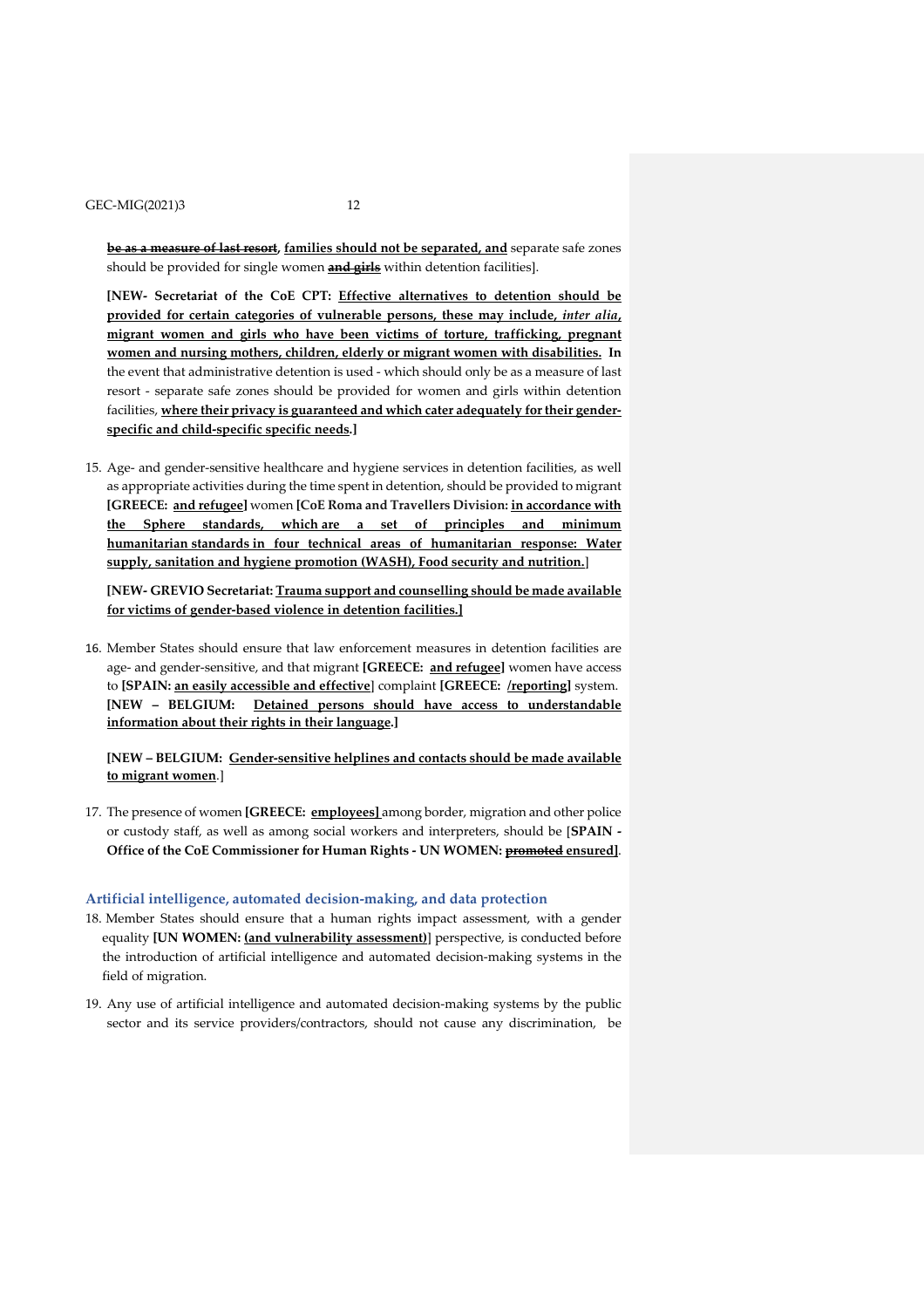operated consistently with privacy principles, be transparent, and have clear governance mechanisms, in the context of:

- 19.1 border and immigration control decision- making, including as to entry or return; 19.2 migration management, including the use of biometric information [**CoE Roma and Travelers' Division: and the use of DNA testing for the purpose of family reunification**].
- 19.3 policing and security of migrant **[GREECE: refugee and asylum-seeking**] women [**HOLY SEE: and girls]** , and services related to protection **[GREECE: and or**] prevention of crimes; and
- 19.4 the provision of services including **[HOLY SEE:** health**-care]**, welfare, housing, employment, [**SPAIN: services for victims of gender-based violence**,] language training [**SPAIN: cultural immersion courses**] and education - to migrant **[GREECE: refugee and asylum-seeking]** women **[GREECE: and girls**].
- 20. Migrant women **[MEXICO: and relevant civil society organisations]** should be given the opportunity to participate in discussions **[GREECE: and decision-making**] **[UN WOMEN: and decision-making platforms**] around the development and deployment of new technologies affecting them.
- 21. Bearing in mind migrant **[GREECE: refugee and asylum-seeking]** women's particular **[MEXICO: situations of]** vulnerabilities, [**RUSSIAN FEDERATION: the deliberate or inadvertent disclosure of their data within the host community or through transfer to the country of origin could place them at risk of serious human rights abuses [UN WOMEN: and discrimination.]** Relevant authorities should **therefore]**:
	- 21.1 ensure the confidentiality and security of such data [**RUSSIAN FEDERATION: in accordance with their national legislation and applicable international obligations**;]
	- 21.2 **[RUSSIAN FEDERATION - SWEDEN: agree not to transfer any such data to the country of origin without the explicit consent of the affected person/s.]** [**SWEDEN: inform under which conditions data can be transferred to the country of origin**].

agree **[GREECE: /commit]** not to transfer any such data to the country of origin without **[THE NETHERLANDS: explaining this in an understandable language for the person/s and]** the explicit consent of the affected person/s.

#### **Co-operation with civil society**

22. Member States should **[RUSSIAN FEDERATION: actively support, including financially, and]** co-operate with migrant **[GREECE: and refugee]** women's, **[GREVIO Secretariat: and**] women's rights organisations **[GREVIO Secretariat: and with other civil society organisations**] that uphold the universal human rights of migrant **[GREECE: and refugee] [GREVIO Secretariat: and asylum-seeking]** women, defend and empower them.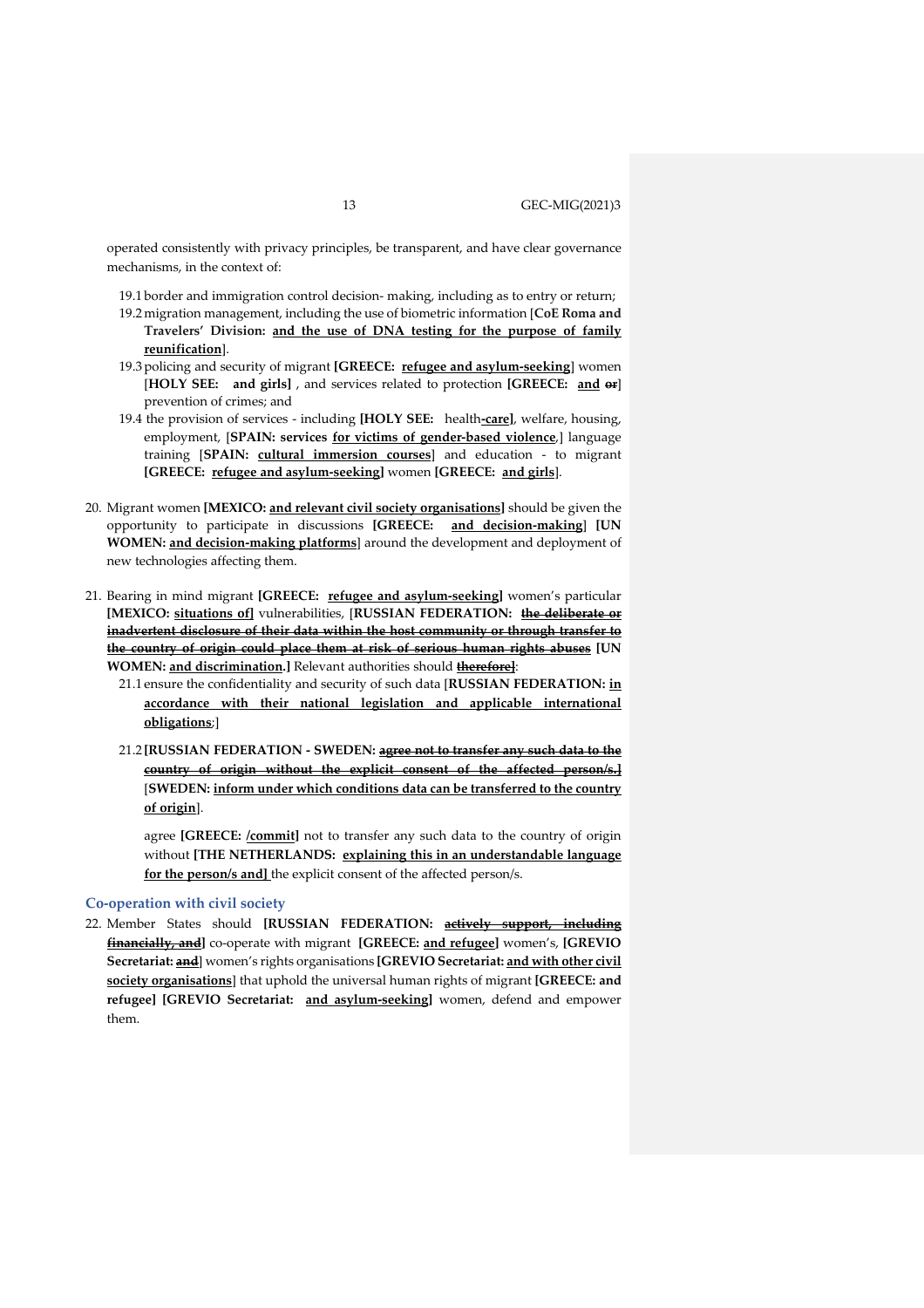23. Mechanisms should be established to ensure that migrant **[GREECE - UN WOMEN: and refugee]** women's organisations are consulted, in particular when devising migration, asylum and integration policies which affect them [**CoE Roma and Travellers Division: including ethnic minority organisations such as Roma and Travellers.]**

**[NEW- ESTONIA: Member States should also take measures to ensure that civil society organisations active in supporting migrants and asylum seekers would have know-how for addressing the specific needs of migrant women, supporting them in defending their rights and empowering them to reach their full potential.]**

#### **Data collection, research and monitoring**

- 24. Member States should support the collection of age- and sex- **[MEXICO: and other relevant parameters]** disaggregated data on migration **[GREECE: refugee]** and asylum issues, **[SPAIN: including victims of gender violence]**, and ensuring compliance with applicable data protection requirements.
- 25. Research, monitoring and evaluation of migration, integration and asylum policies from a gender equality perspective, in particular in relation to preventing any violation of women's fundamental rights, should be supported and adequately resourced at all levels.
- 26. The data collected and the results of research and evaluation of migration, integration and asylum policies from a gender equality perspective should be used for the further development and adjustment of public policies in these fields at all levels.

**[NEW - MEXICO: The data collected and the results of research and evaluation of migration, integration and asylum policies from a gender equality perspective should be presented as public information; ensuring compliance with applicable data protection requirements.**]

# **III. Protection**

- 27. A multi-agency, **[GREVIO Secretariat: victim-centred]** approach **[GREVIO Secretariat: aimed at the empowerment of migrant women]**, inclusive of migrant **[GREECE - UN WOMEN: and refugee]** women's organisations, **[RUSSIAN FEDERATION: where necessary]** should be adopted as regards matters relating to their protection **[GREVIO Secretariat: from and support for experiences of violence.]**
- 28. General and specialist support services, **[GREVIO Secretariat: that encompass legal]** counselling, **[GREVIO Secretariat: short and long-term]** psychological support and health care, including **[SPAIN: mental health care]** sexual and reproductive health care **[GREVIO Secretariat: immediate medical support and the collection offorensic medical evidence in cases of rape and sexual assault**], and **[GREVIO Secretariat: and specific post-rape care**], also for those accommodated in transit, reception and accommodation facilities, should be provided to **[UN WOMEN: victims survivors]** of **[GREECE -**

**Commented [GC2]:** Spain proposed to change the order of the paragraphs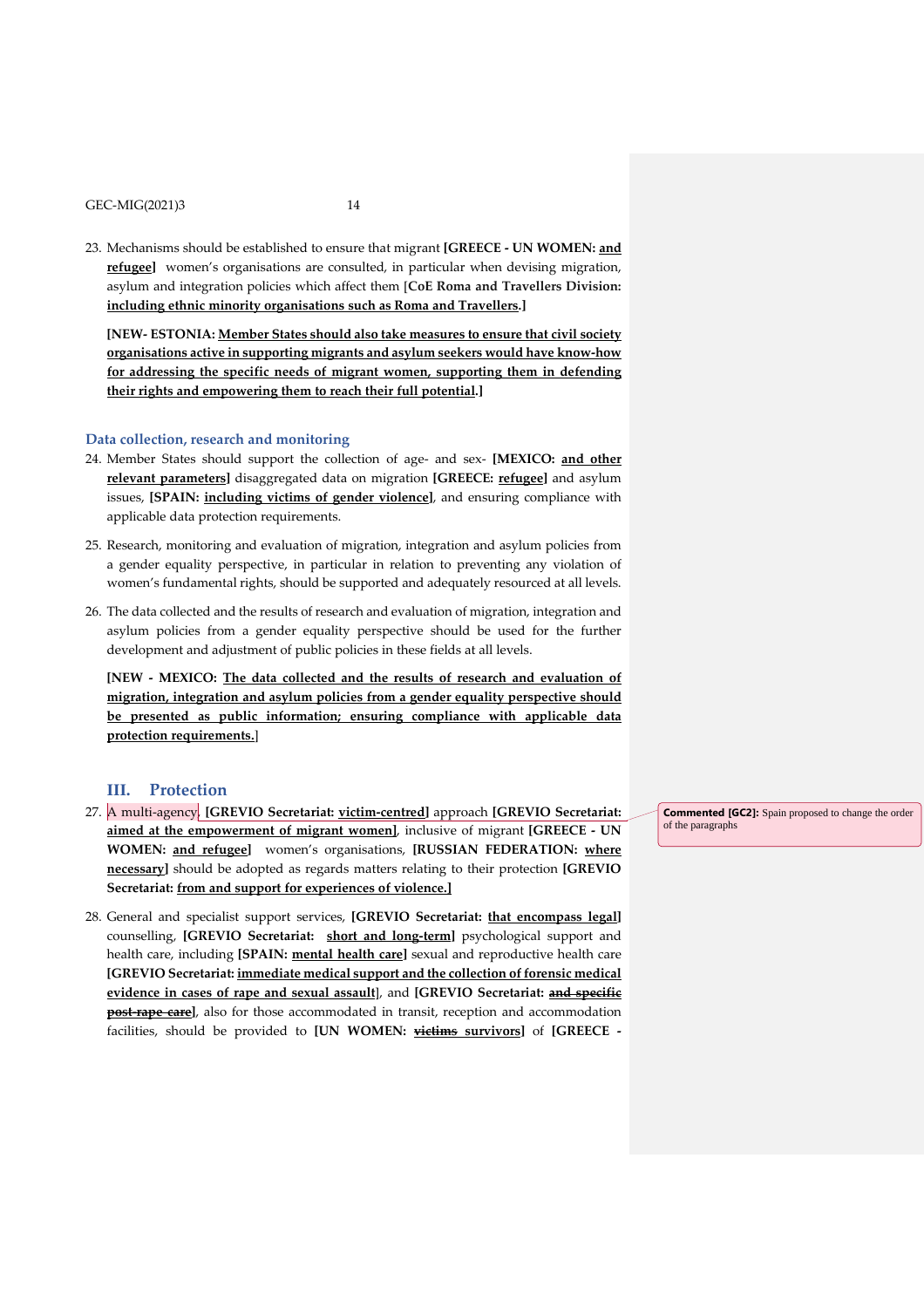**GREVIO Secretariat: gender-based]** violence and trafficking in human beings **[SWEDEN: in their countries of origin, in transit or in destination countries]**.

- 29. Access to free legal advice and [**GREECE – BELGIUM (on "free"): assistance, comprising free**] legal aid **[BELGIUM: accessible in the language of the beneficiary],** should be provided in order to support migrant **[GREECE: refugee] [GREECE - [GREVIO Secretariat: and asylum-seeking]** women [**HOLY SEE: and girls]** victims of **[GREECE: gender-based]** violence through criminal and civil proceedings, including the pursuit of compensation claims and legal redress against the perpetrators.
- 30. Measures should be taken to protect migrant **[GREECE: refugee and asylum-seeking]** women from hate speech [**UN WOMEN: discrimination]** and sexism [**CoE Roma and Travellers Division: including ethnic minority groups such as Roma and Travellers, who are similarly affected by hate speech and sexism]**.
- **31.** Member States should protect migrant, refugee, [**CoE Roma and Travellers Division: displaced**] and asylum-seeking women **[ITALY: and girls]** from all forms of violence against women **[ITALY: and girls]**.

This encompasses **[RUSSIAN FEDERATION: domestic physical**], **[CROATIA: harassment and]** sexual harassment, sexual violence including rape, **[GREECE: sexual assault, sexual exploitation and] [GREVIO Secretariat: stalking]** trafficking, [**ITALY: early and]** forced marriage, [**CoE Roma and Travellers Division - UN WOMEN**: **child marriage,] [GREECE: crimes committed in the name of so-called** 'honour**-crimes'**], forced abortion and sterilisation, female genital mutilation, **[MEXICO: femicide**] **[GREECE: sexual exploitation**, **[DENMARK: economic] [RUSSIAN FEDERATION: economic, physical, and psychological and other forms of]** violence.

**[Secretariat of the CoE CPT:** This encompasses domestic violence, sexual harassment, sexual violence including rape, trafficking, forced marriage, crimes committed in the name of so-called 'honour', forced abortion and sterilisation, female genital mutilation, **torture, physical and psychologica**l violence and sexual **and economic** exploitation **economic, physical, and psychological violence**.]

**[BELGIUM:** Member States should protect migrant, refugee and asylum-seeking women against all forms of violence against women, **recognising that women are subject to a continuum of violence that is specific to them. This encompasses This continuum includes** domestic, economic, physical, psychological, **institutional and administrative** violence; sexual harassment, sexual violence including rape but also trafficking, forced marriages, crimes committed in the name of so-called "honour", forced abortion and sterilisation, female genital mutilation, trafficking in human beings, sexual exploitation **and cyber-violence of a sexual nature**.]

- 32. Competent authorities and staff should be trained and qualified to enable them to:
	- 32.1 promptly identify, **[SPAIN: where possible, in collaboration with relevant support organisations,] [GREECE: estimate the risk,]** refer to relevant authorities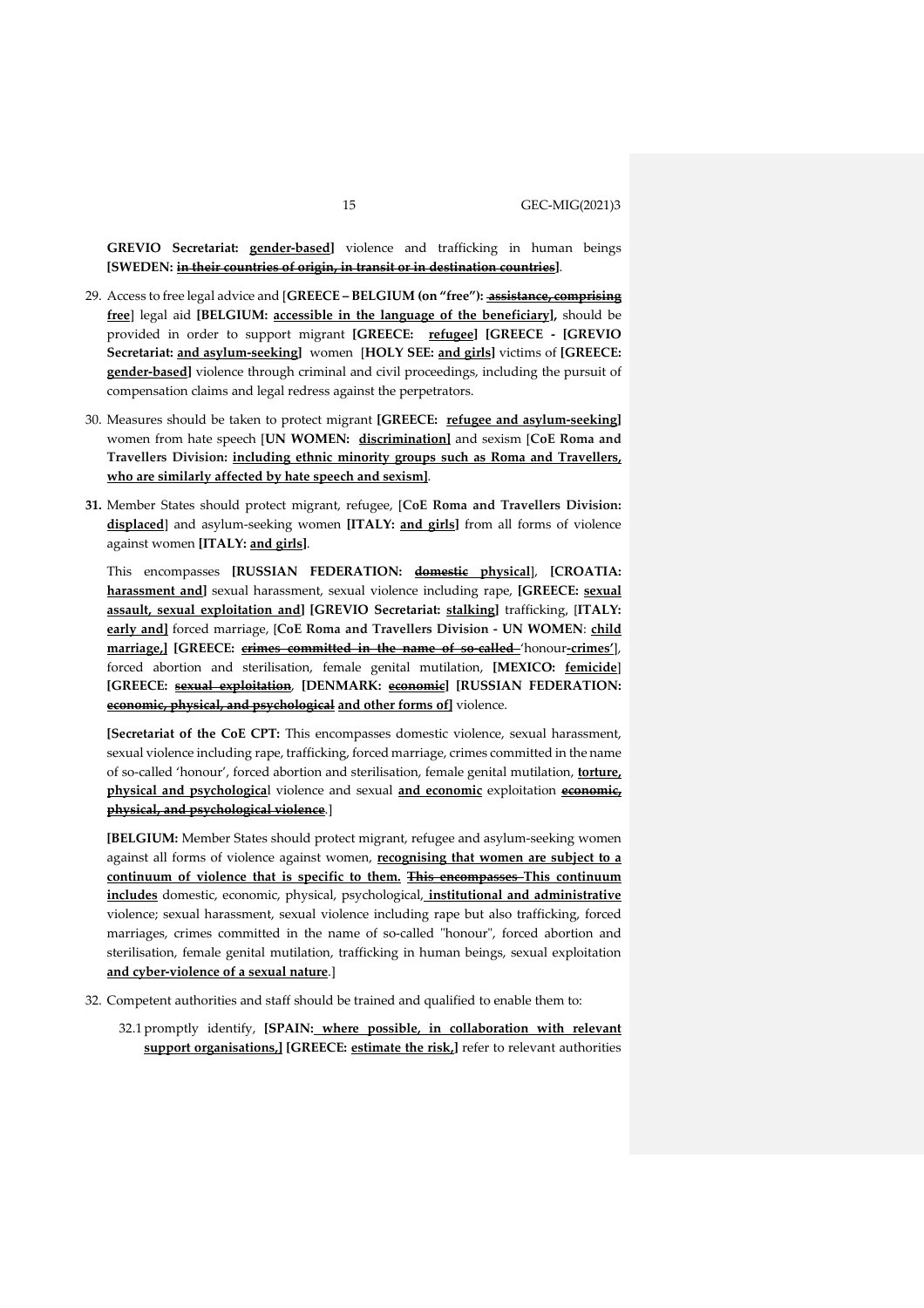and provide protection, treatment and care for migrant, refugee and asylumseeking women and girls who are victims of trafficking and **[GREECE - GREVIO Secretariat: gender-based]** violence;

- 32.2 be aware of the difficulties that migrant women **[ITALY – HOLY SEE: and girls]** may face in disclosing events of **[RUSSIAN FEDERATION: gender-based]** violence, due to their insecure migration **[GREECE: and refugee]** status, **[GREVIO Secretariat: unavailability of quality interpretation services]** lack of knowledge of their legal rights and **[GREVIO Secretariat: of the relevance of their experiences of violence to migration/asylum decisions]**, **[GREECE: social]** stigma and **[GREVIO Secretariat: lack of ]** support to them in this regard.
- 33. Professional interpreters **[Office of the CoE Commissioner for Human Rights: including women] [GREECE - ITALY: and cultural mediators]** trained in **[RUSSIAN FEDERATION: gender-based** violence **against women]** and trafficking in human beings should be available to assist migrant **[GREECE: refugee] [GREECE - GREVIO Secretariat: and asylum-seeking]** women **[ITALY – HOLY SEE: and girls]** seeking protection, whilst making initial complaints, throughout the justice process and in seeking reparations **[GREVIO Secretariat: as well as in the context of the asylum determination procedures.]**
- 34. **[CoE Youth sector: Easily accessible]** Mechanisms should be in place in state- and privately-run institutions, such as reception, transit and detention centres, police stations, prisons, child-care institutions, schools and hospitals, **[GREECE: counselling centres, shelters**] to enable incidents of **[RUSSIAN FEDERATION: sexual and gender-based]** violence **against women] [SPAIN: or trafficking in human beings]** to be reported to and by staff or officers, including access to age- and **[RUSSIAN FEDERATION: gender**] sensitive telephone helplines **[RUSSIAN FEDERATION: for women]** and procedures for referral to other appropriate agencies, and for medical and psychological treatment.
- 35. Member States should ensure **[BELGIUM: effective]** access for **[DENMARK: migrant]**, refugee and asylum-seeking women **[ITALY – HOLY SEE: and girls] [CoE Youth sector: with or without children]** to shelters for women [**UN WOMEN: victims survivors]** of **[GREVIO Secretariat: trafficking and gender-based]** violence, **[SPAIN: including victims of trafficking in human beings,] [GREVIO Secretariat: including domestic violence]** regardless of their migration status.
- 36. Risk assessment and risk management of violence against migrant women **[GREECE: refugee] [GREECE - GREVIO Secretariat: and asylum-seeking] [ITALY – HOLY SEE: and girls]** should be conducted, taking specific zaccount of their potential enhanced vulnerability owing to their insecure migration [**GREECE: and refugee]** status, [**CoE Roma and Travellers Division: lack of documentation**] and intersectional vulnerabilities.
- 37. Member States should allow migrant **[GREECE – UN WOMEN: refugee and asylumseeking]** women **[ITALY: and girls]** access to **[RUSSIAN FEDERATION: national compensation schemes, rehabilitation assistance, measures or other available**] programmes aimed at **[DENMARK:** the integration **or reintegration** of] **[RUSSIAN**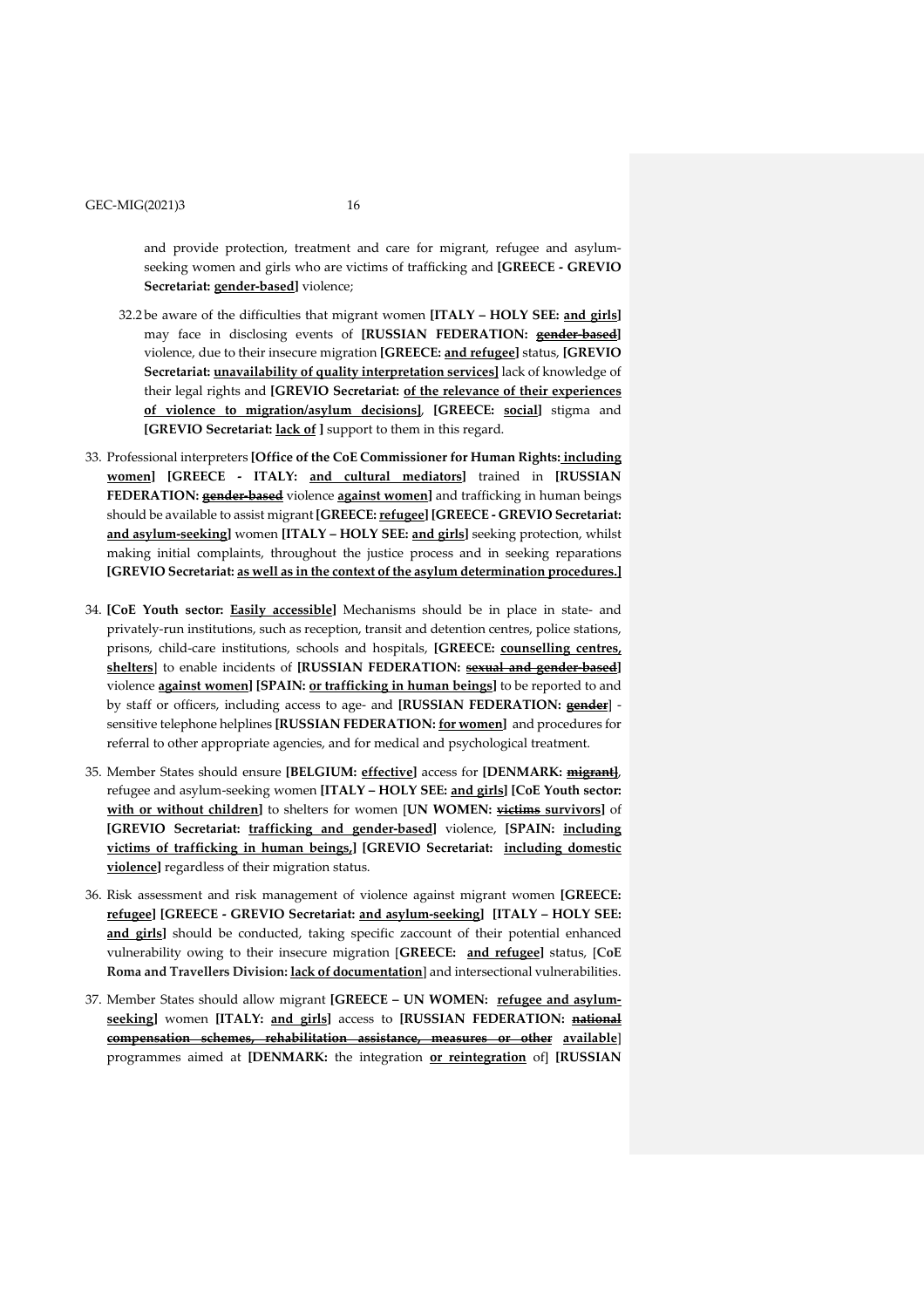**FEDERATION: social** assistance **the integration of to]** victims of violence against women **[ITALY: and girls]** or trafficking in human beings, on the same conditions as nationals.

- 38. Member States should develop specific measures to address the sexual exploitation of migrant **[GREECE: refugee and asylum-seeking]** women [**HOLY SEE: and girls]**, **[RUSSIAN FEDERATION: in particular the demand for such exploitation]**, including punitive, preventive, **[and]** educational measures [**CoE Roma and Travellers Division: and protective measures such as shelter, legal, psychosocial and medical care for victims of sexual exploitation**].
- 39. **[RUSSIAN FEDERATION: Member States should ensure that migrant women do not suffer any penalty, including loss of migration status, as a consequence of their exploitation as victims of trafficking in human beings or of forced marriage.]** Member States should ensure that migrant women [**HOLY SEE: and girls]** do not suffer any penalty, **[SWEDEN: including loss of migration status]** [**GREECE: and refugee]** status, as a consequence of their exploitation as victims of trafficking in human beings **[GREVIO Secretariat: or as a consequence of the dissolution of their marriage with a sponsoring spouse/partner who has inflicted against them gender-based violence, and where they have been brought into another country against their will for the purpose]** of [**UN WOMEN: child and]** forced marriage.
- 40. Member States should ensure that [**HOLY SEE: distorted practices related to**] culture, custom, religion, **[and]** tradition or so-called 'honour' shall not be considered as justification for any exploitation or acts of violence against women **[GREECE: and or]** girls.

#### **State of emergency and crisis management**

- 41. In situations of public health crisis, humanitarian crisis and crisis related to climate change, member states should take into account the increased risk of **[GREECE: genderbased]** violence, including domestic violence, **[SPAIN: and other forms of violence against women**] **[BELGIUM - GREVIO Secretariat: sexual violence]** poverty and homelessness for migrant **[GREECE - UN WOMEN: refugee and asylum-seeking]** women [**UN WOMEN: and girls]**. Member States should therefore adopt the following measures:
	- 41.1 take into consideration the situation and needs of migrant **[GREECE: refugee and asylum-seeking]** women [**HOLY SEE: and girls]** in crisis management and recovery measures, including [**HOLY SEE: with respect to access to protection of**] rights, and notably the right to [**HOLY SEE:** health**-care] [UN WOMEN: shelter, food security, water, including measures to access to protection, economic empowerment]**;

**[NEW- GREVIO Secretariat: take into consideration migrant women and asylumseeking women's heightened vulnerabilities and thus ensure, for migrant**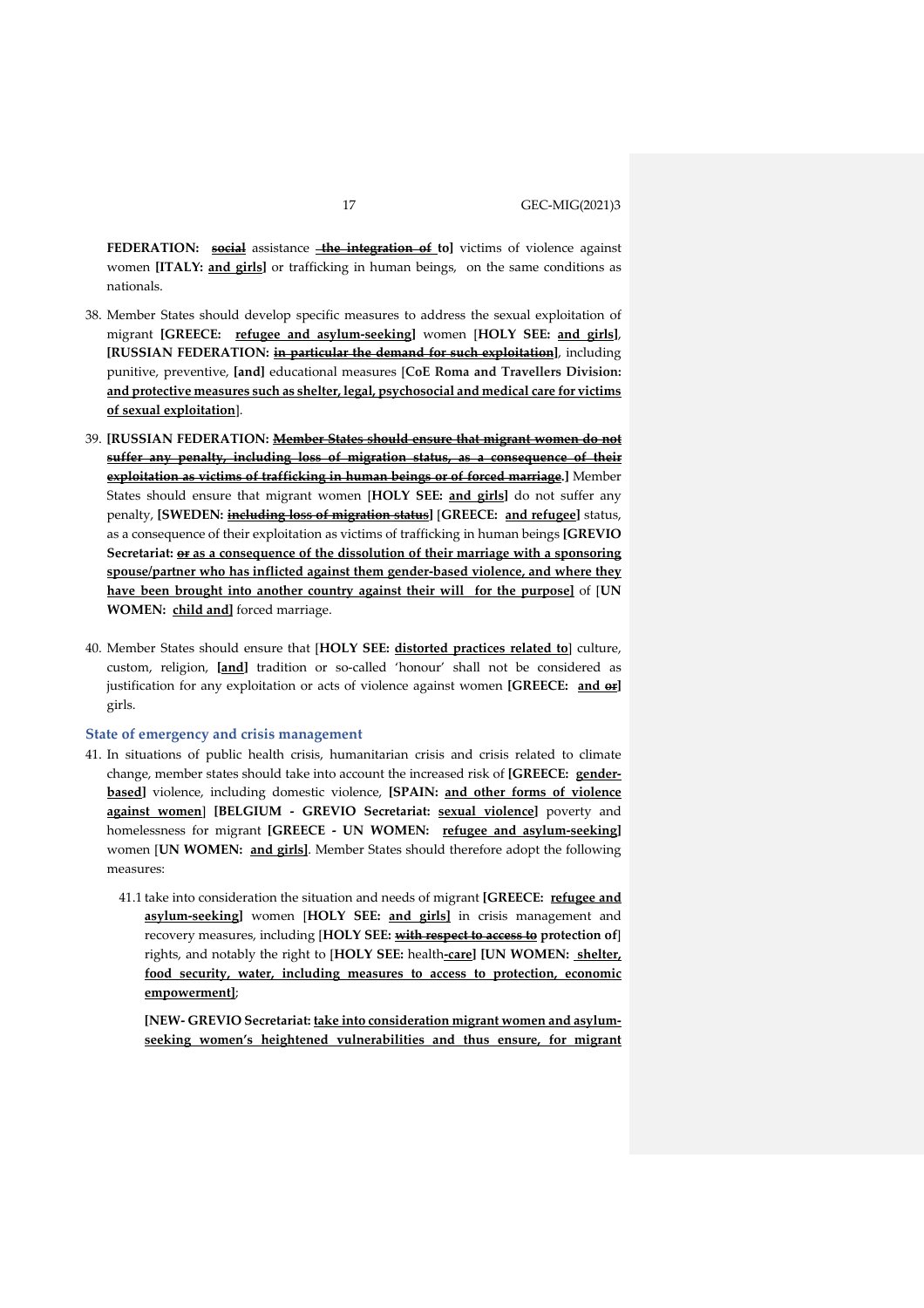**women and others, access to specialist support services for women victims of violence by qualifying them as essential services and guarantee their continuity;]**

- 41.2 ensure that measures taken during a crisis and ensuing state of emergency conform with international obligations related to the human rights of migrant **[GREECE – UN WOMEN: and refugee]** women [**HOLY SEE: and girls]**;
- 41.3 ensure the participation of migrant **[GREECE: refugee and asylum-seeking]** women and relevant civil society organisations, in decision and policy-making in these situations **[RUSSIAN FEDERATION: where appropriate] [MEXICO: including measures to ensure pathways to regularization.]**

# **IV. Arrival**

### **Pre-arrival information**

- 42. Member States should ensure that immigration procedures, **[DENMARK: including those before arrival such as visa issuing procedures]**, **[BELGIUM: take into account migrant women's vulnerabilities,]** are age- and **[RUSSIAN FEDERATION: gender**] sensitive, **[RUSSIAN FEDERATION: and take into account the specific situations and needs of women and girls.**] **[GREVIO Secretariat: and include information on their rights and obligations in the host country, including their rights in relation to experience of gender-based violence.]**
- 43. Information should be provided to migrant **[GREECE: and refugee]** women about the conditions enabling the legal entry and stay in a member State's territory.

#### **Transit and reception facilities**

- 44. Relevant authorities should ensure that reception and screening arrangements are **[RUSSIAN FEDERATION: age-and gender-** sensitive **to age and different situations and personal characteristics of migrant, refugee and asylum-seeking women.]** The screening process should, in particular, facilitate the identification of victims of human trafficking and **[RUSSIAN FEDERATION: gender-based** violence **against women]** at the earliest possible opportunity and ensure that women's protection claims are processed efficiently.
- 45. Reception and accommodation centres should **[RUSSIAN FEDERATION: as much as possible]** be located in areas where women are safe and can access relevant services, including [**HOLY SEE:** health**-care]**, [MEXICO: health **particularly sexual and reproductive health care**], social and legal assistance, **[DENMARK: and** schools **and shopping facilities]**.
- **46.** The specific needs and safety concerns of victims of sexual violence, domestic violence, **[GREVIO Secretariat: female genital mutilation, forced marriage**] human trafficking, torture, or other forms of **[RUSSIAN FEDERATION: physical and psychological]** violence and any other relevant special needs for example pregnancy, disability or specific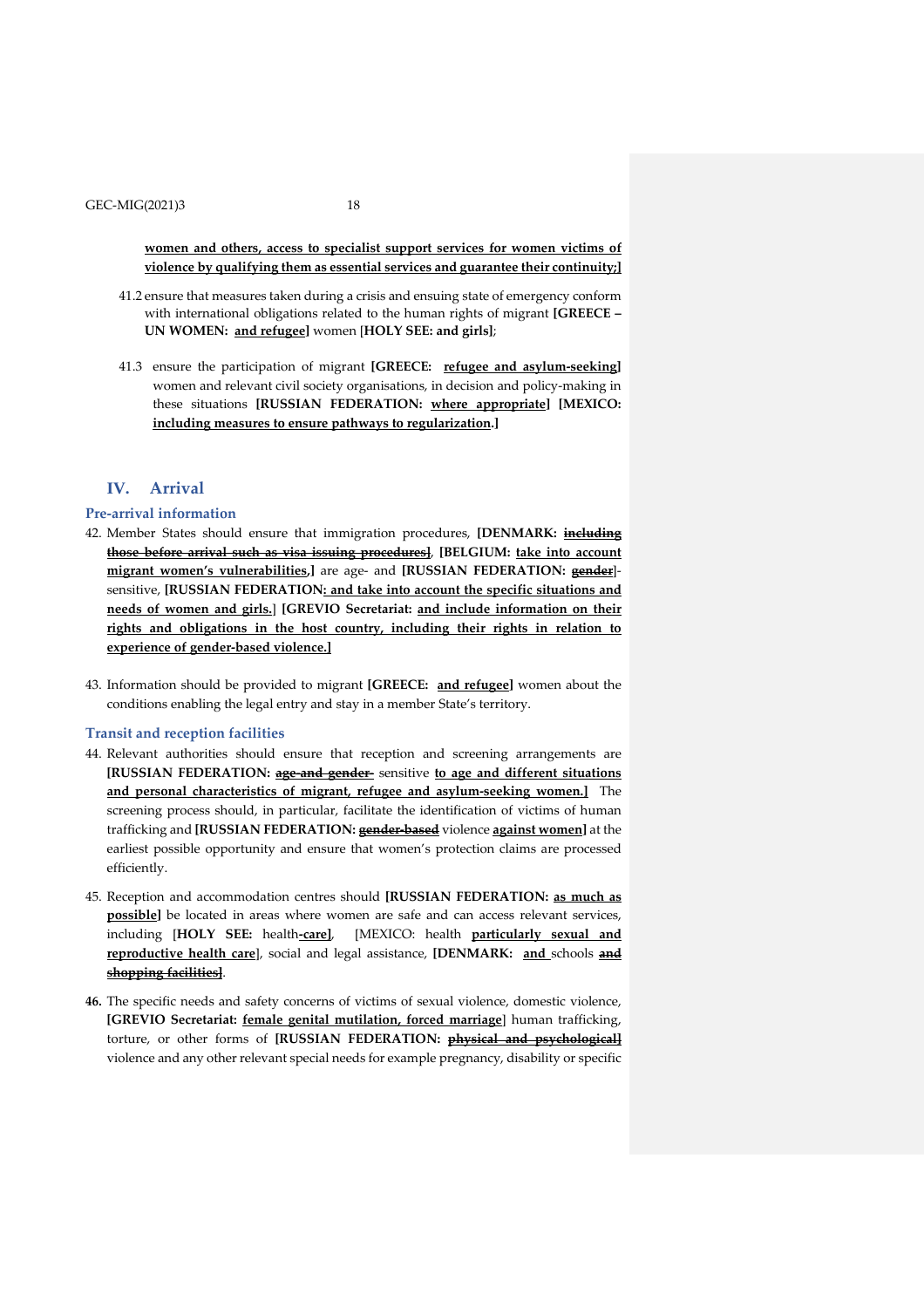health needs should be taken into account when determining residential placements and access to services. **[Secretariat of the CoE CPT: Essential infant nutrition, including drink, food and clothing, should be provided to migrant women with infants or migrant nursing mothers, where necessary.]**

- 47. Staff should be trained in [**HOLY SEE: women's** human rights **of women**] **[GREECE: and** gender equality-related **and trauma**] issues **[BELGIUM: as well as the specificities of gender-based violence and the specific needs of migrant women and girls]**, and the presence of professional women social workers **[GREECE: scientists, intercultural mediators**,] interpreters, police officers and guards should be ensured **[BELGIUM: as much as possible]** in these facilities.
- 48. **[BELGIUM: Provide gender-sensitive reception with regard to infrastructure including**] Separate sleeping areas **[GREECE: /dormitories]** should be provided for single women with or without children (up to age 18), as well as **[SPAIN: other**] safe spaces and clean, separate, well-lit shower and toilet facilities for women **[SPAIN: as well as hygiene products**.]
- 49. Women in transit and reception facilities should have access to a complaint **[GREECE: /reporting**] system, whereby complaints are investigated and referred to the police where relevant, including, where appropriate, access to legal aid **[SWEDEN: and ensuring regular visits by mobile courts and court officers] [SPAIN: supported by relevant information]**.
- 50. In cases where service-providers are contracted by a member state to deliver services and accommodation to migrant **[GREECE: refugee] [GREECE - [GREVIO Secretariat: and asylum-seeking]** women [**HOLY SEE: and girls]**, procedures should be in place, including regular monitoring visits by trained migration officials, to ensure compliance with the standards of protection for victims of **[GREVIO Secretariat: gender-based]** violence.

### **Asylum**

- **51.** Member States should adopt **[RUSSIAN FEDERATION: if appropriate]** and implement **[SPAIN: age- and]** gender-sensitive asylum **[DENMARK: laws**], practices and procedures **[RUSSIAN FEDERATION: taking into account special needs of migrant women and girls] [DENMARK: where relevant].**
- 52. Women **[GREECE: and girls]** [**CoE Roma and Travellers Division: and (unaccompanied) girls**] should be [**HOLY SEE: able entitled]** to access asylum and protection **[SPAIN: information**] and procedures at **[AUSTRIA: designated locations at]** the borders **[AUSTRIA: and or in the territory of member States elsewhere.]**

**[NEW - Office of the CoE Commissioner for Human Rights: The possibility for women to lodge an independent asylum claim should be ensured and women should be made aware of this right.]**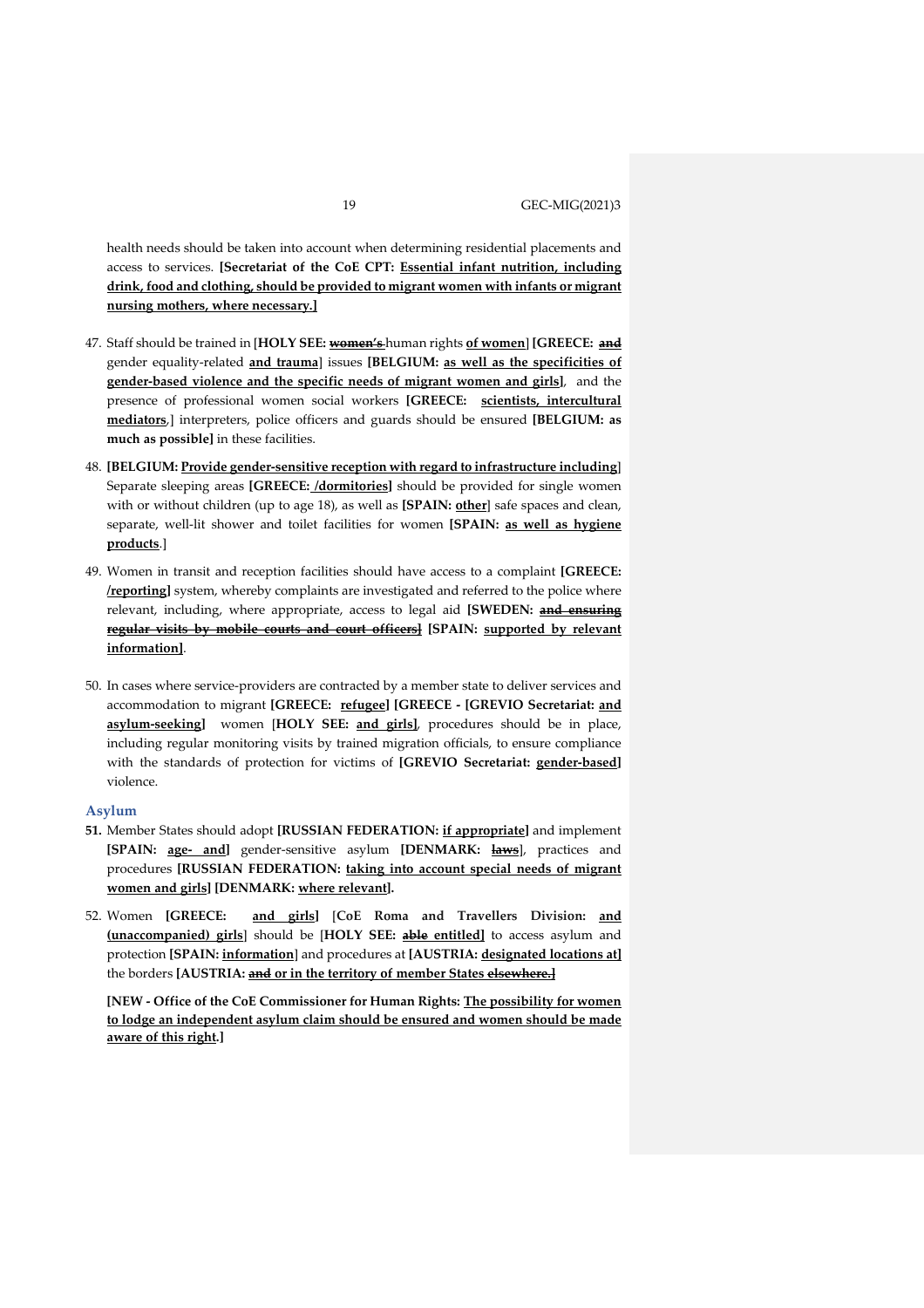- 53. **[RUSSIAN FEDERATION: To ensure that gender-based violence against women is properly assessed within the framework of the 1951 Convention member States should: 53.1 ensure that all forms of gender-based violence are recognised as a form of**
- **53.2 ensure a gender-sensitive interpretation of the 1951 Convention 'grounds' for asylum including the recognition of gender as a basis for the existence of a particular social group;]**

**persecution within the meaning of Article 1A(2) of the 1951 Convention;**

provide comprehensive **gender-specific** guidelines **taking account of the specific situations and needs of women and girls]** for all stages of the asylum process including reception and support services, screening, determination of 'safe' countries, detention, status determination, adjudication and returns;]

- To ensure that gender-based violence against women is properly assessed within the framework of the 1951 Convention member States should:
	- 53.1 ensure that **[DENMARK: all forms of]** gender-based violence **[AUSTRIA: are can be] [DENMARK: are may be]** recognised as a form of persecution within the meaning of Article 1A(2) of the 1951 Convention;
	- 53.2 ensure a gender-sensitive interpretation of the 1951 Convention 'grounds' for asylum **[GREVIO Secretariat: including the recognition of gender as a basis for the existence of a particular social group]**; **[AUSTRIA: if the relevant conditions are met;]**
	- 53.3 provide comprehensive gender-**[GREECE: sensitive]** specific guidelines comprehensive **[AUSTRIA: where available] [GREECE: for at**] all stages of the asylum process including reception and support services, screening, determination of 'safe' countries, detention, status determination, adjudication and returns;
	- 53.4 ensure border police, migration officials, asylum officers, decision-makers **[GREECE: intercultural mediators]** and interpreters receive training in respect of the guidelines mentioned at [§].
- 54. Women asylum officers should be available to women applicants **[GREVIO Secretariat: and applicants should have the possibility to express a preference for the sex of the interpreter.]**
- 55. Separate interviews for women and men from the same family should be made possible, also in the absence of children, and their confidentiality should be guaranteed.
- 56. In processing and determining asylum claims, regard should be given to:
	- 56.1 the applicant's own personal circumstances **[GREECE: and individual assessment of risk];** and to
	- 56.2 relevant, **[RUSSIAN FEDERATION: gender-specific,]** country of origin information, notably access to justice, including both the legal framework and its implementation; available social, economic and other support; and any **[MEXICO:**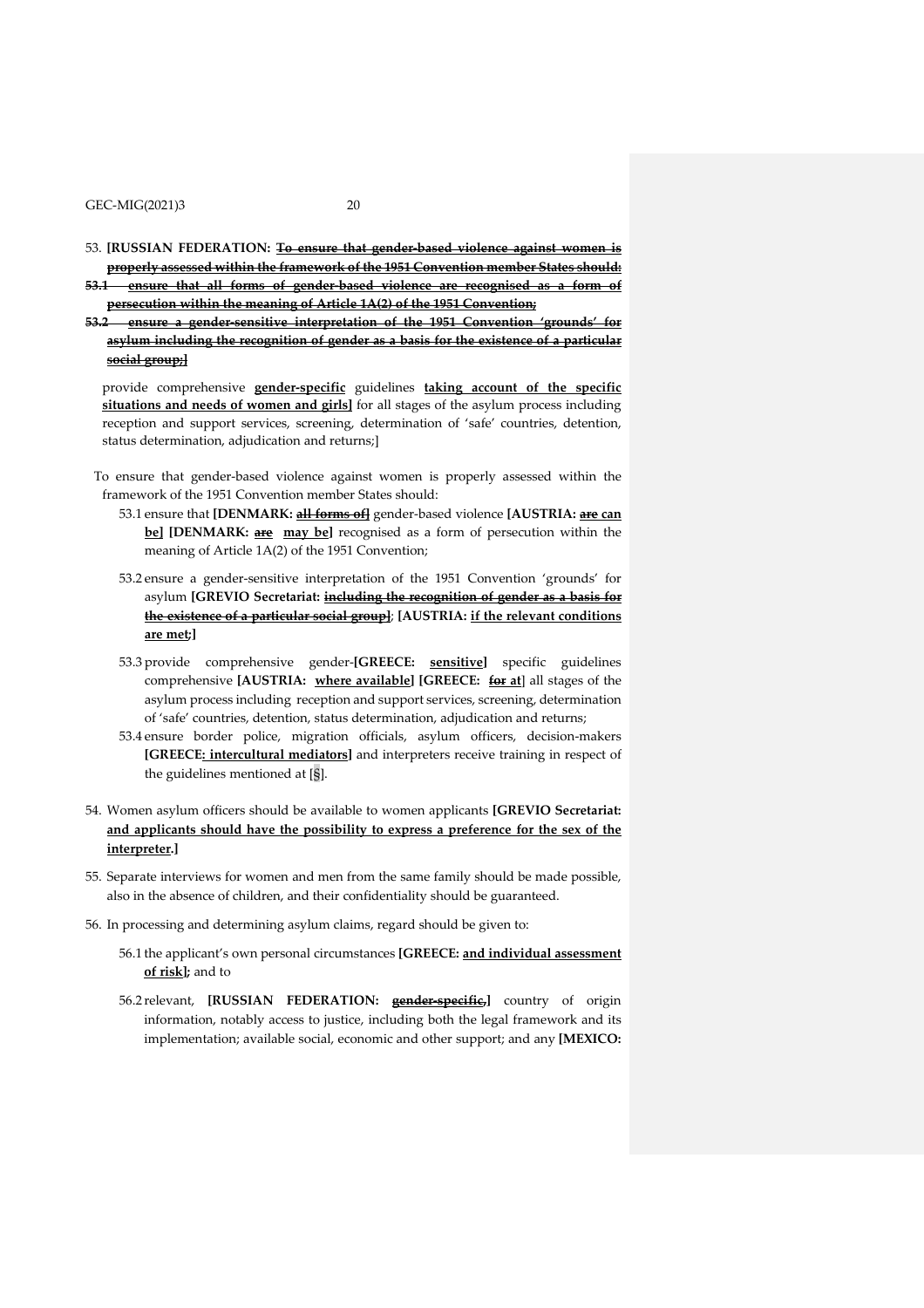**form of multiple and intersecting]** discrimination and/or patriarchal attitudes women are likely to encounter.

57. Member States should ensure that women have access to [**LITUANIA: refugee status procedure]** as well as complementary/subsidiary protection **[RUSSIAN FEDERATION: procedures]**, where **[RUSSIAN FEDERATION: necessary available**] **[AUSTRIA: and if the women concerned fulfil the criteria for complementary/subsidiary protection.]**

**[Office of the CoE Commissioner for Human Rights: Member States should ensure that women have access to complementary/subsidiary protection, where necessary**.]

### **Cross-border measures**

- 58. **[RUSSIAN FEDERATION: Member States should participate in resettlement and relocation programmes and implement legal pathways to ensure a safe transit for women and girls.**] Member States [AUSTRIA: **should can**] participate in resettlement and relocation programmes and **[BELGIUM: reinforce and] [SWEDEN: implement promote]** legal pathways to ensure a safe transit for women and girls.
- 59. Specific assistance **[SWEDEN: and humanitarian resettlement programmes] [AUSTRIA: should can**] be **[DENMARK - RUSSIAN FEDERATION: funded considered**] for women victims of **[RUSSIAN FEDERATION: gender-based** violence **against women and girls]. [SWEDEN: Specific attention should be paid within existing resettlement programmes to victims of gender-based violence**].

**[UN WOMEN**: Specific assistance and humanitarian resettlement programmes should be funded for women **victims survivors or at risk** of gender-based violence **and human trafficking, including sexual exploitation.]**

**60.** Member States **[AUSTRIA: should can**] set up and implement effective cross-border protection mechanisms for women **[UN WOMEN**: **victims survivors or atrisk]** of genderbased violence **[UN WOMEN**: **and human trafficking, including sexual exploitation.]**

# **V. Residence and Integration**

**Access to** [**HOLY SEE: holistic and quality healthcare services, including sexual and reproductive healthcare ]**

- 61. Authorities should ensure that healthcare provision is **[RUSSIAN FEDERATION: age and gender** sensitive **to the needs of migrant women and girls.]**
- 62. Affordable, **[RUSSIAN FEDERATION: and** quality **and gender-sensitive**] health services, encompassing **[DENMARK: mental, sexual and reproductive]** healthcare, [**HOLY SEE:** health**-care services, encompassing mental, sexual and reproductive including during pregnancy**], as well as hygiene products, should be provided for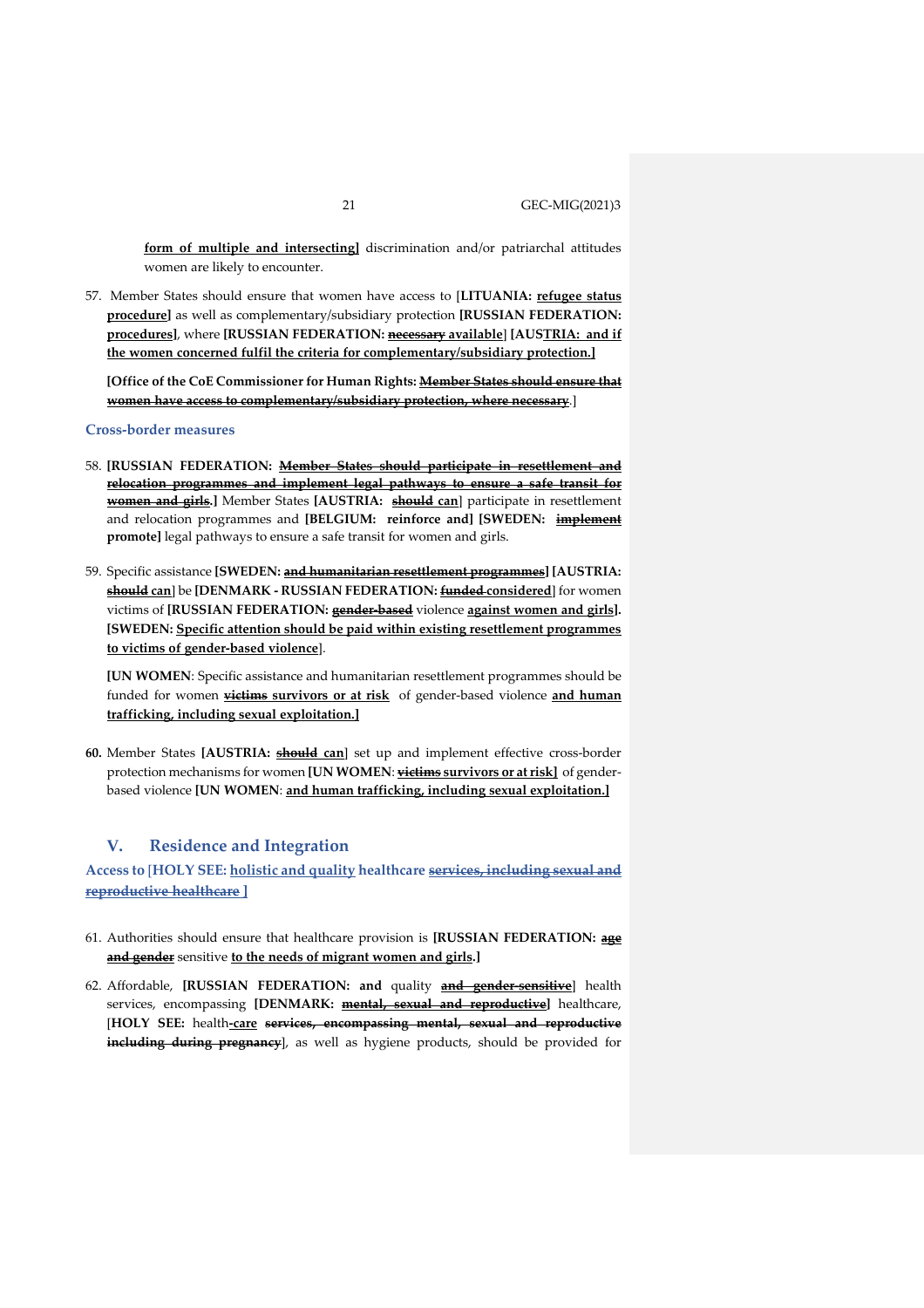migrant **[GREECE: migrant, refugee and asylum-seeking]** women **[UN WOMEN**: **and girls**] **[DENMARK: on the same basis as for nationals, regardless of their migration status] [GREECE: or refugee]** status. Such access should not be dependent on obtaining the authorisation **[DENMARK: of the migration authority or**] of a spouse, partner, parent or other relative, or guardian.

- 63. Migrant **[GREECE: and refugee]** girls should be provided with [**HOLY SEE: access to ageappropriate sexual and reproductive health age-sensitive health care]** information and services **[UN WOMEN**: **in a language that they can understand**].
- 64. Taking into account language and cultural barriers, member States should ensure that women give prior, free and informed consent to any medical treatment.

#### **Social services, social security and housing**

- 65. In all decisions relating to the safety and welfare of migrant women, including decisions taken by social services and in respect of social security, their needs should be **[THE NETHERLANDS: one of the main the primary]** consideration.
- 66. Member States should ensure that migrant women are given a treatment not less favourable than that accorded to nationals regarding access to housing and rents.

### **Integration, social, cultural and political participation**

- 67. Member States should ensure that any **[DENMARK: stateless]** child born in their territory of a stateless woman is entitled to have their birth registered **[Office of the CoE Commissioner for Human Rights: immediately after birth]** and to be granted be **[THE NETHERLANDS: (a pathway to)**] **[Office of the CoE Commissioner for Human Rights: citizenship a nationality]**. **[DENMARK: Such an application for citizenship may be made subject to the lawful and habitual residence on its territory for a period not exceeding five years immediately preceding the lodging of the application**].
- 68. Owing to persisting **[MEXICO: gender]** stereotypes and existing inequalities in access to civic rights and participation in political decision-making, which are even more serious for migrant **[GREECE: migrant, refugee and asylum-seeking]** women, member States should take steps to ensure that migrant **[GREECE: migrant, refugee and asylum**seeking] women who are entitled to vote and stand for election in local, regional, national or European elections are aware of theirrights and encouraged to participate **[SPAIN: free from discrimination]**.
- 69. Recognising that the ability to communicate in the host country's language is essential for integration in all aspects, Member States should ensure **[CROATIA: an adequate number of hours of] [Office of the CoE Commissioner for Human Rights: quality]** language training **[SPAIN: and cultural immersion courses**] to migrant women and girls **[SPAIN: and therefore to**] promote their empowerment and protection.
- 70. Authorities should encourage and support initiatives aimed at empowering migrant women and girls within their families, in their communities and in society at large, by developing their self-confidence and self-determination and by protecting women and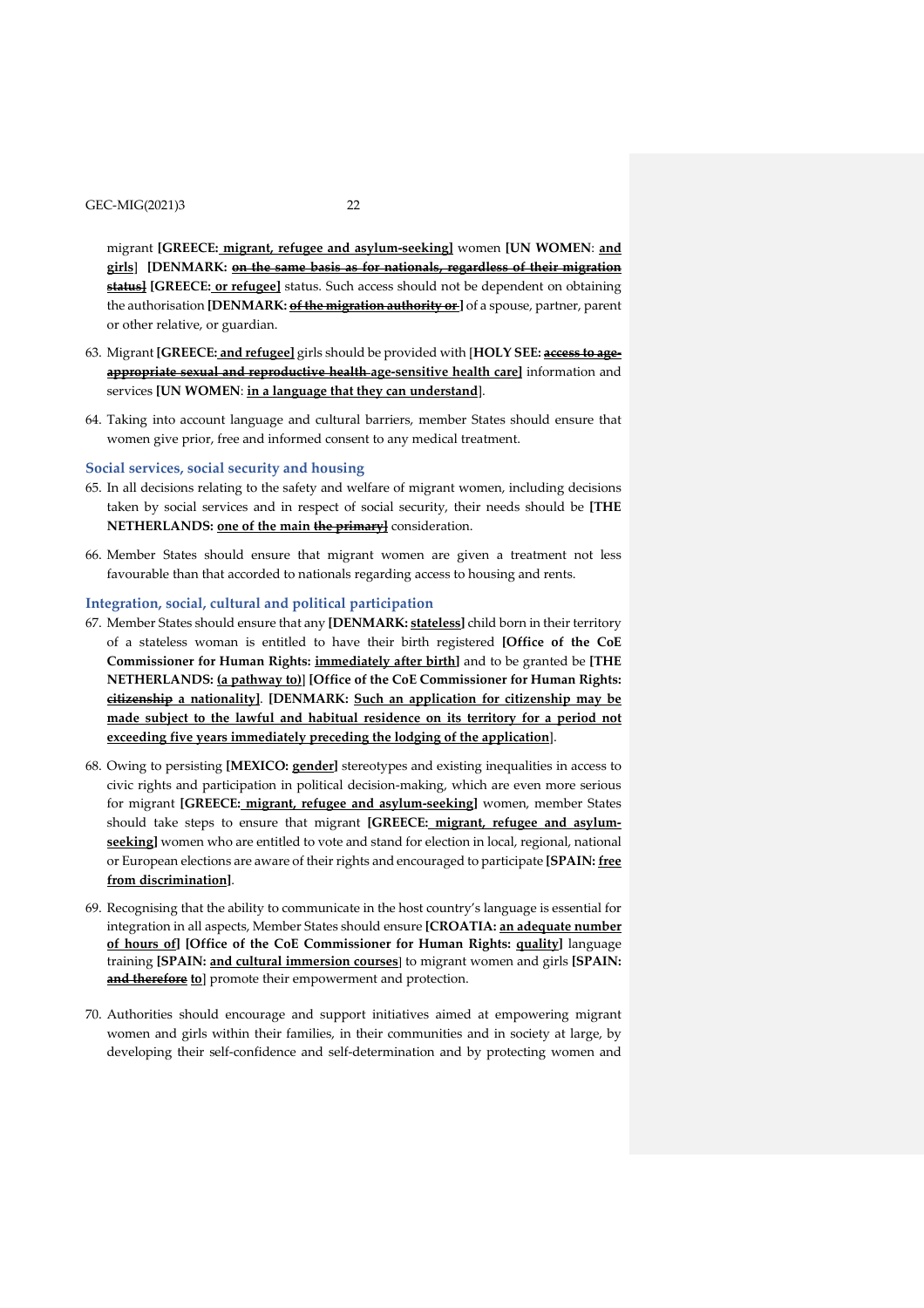girls from negative social control. This could include participation in local, cultural, women's or other associations, sports clubs, youth clubs and others.

- 71. Public and private coaching, mentoring and other support programmes aimed at migrant women should be set up and supported, [**HOLY SEE: and positive role models promoted based on good practices of integration**.
- 72. The positive contribution made by migrant women to society **[CoE Youth sector:** , **the economy and culture]** [**HOLY SEE: and host communities]** should be highlighted and encouraged.

#### **Education, vocational training and life-long learning**

- 73. Authorities should take measures to reach those migrant **[GREECE: and refugee]** girls who may have been prevented from accessing education in their country of origin, ensuring the provision of education or day care, preferably within mainstream educational structures.
- 74. Member States should take steps to facilitate the recognition and validation of migrant women's existing vocational and academic qualifications and work experience in practice, including through initiatives such as the Council of Europe European Qualifications Passport for Refugees.
- 75. Literacy, language and digital skills courses should be provided to migrant **[GREECE: migrant, refugee and asylum-seeking]** women corresponding to their needs and as soon as possible after their arrival in the host country.
- 76. Migrant **[GREECE: migrant, refugee and asylum-seeking]** women should be able to enjoy any further or higher education, vocational training, retraining and rehabilitation facilities provided by the competent services and available for national workers.

#### **Employment**

- 77. Member States **[AUSTRIA: should can**] take specific and targeted measures to **[SPAIN: avoid discrimination and**] promote access to employment for migrant **[GREECE: and refugee]** women, **[GREVIO Secretariat: including those that are victims of gender-based violence]**, including at an early stage in the migration process, including safe and legal routes to employment pre-arrival.
- 78. Member States should consider removing barriers to work, **[AUSTRIA: where appropriate]** after a **[SPAIN: migrant** woman **asylum-seeker**] has been present in the territory for a **[Office of the CoE Commissioner for Human Rights: certain]** length of time.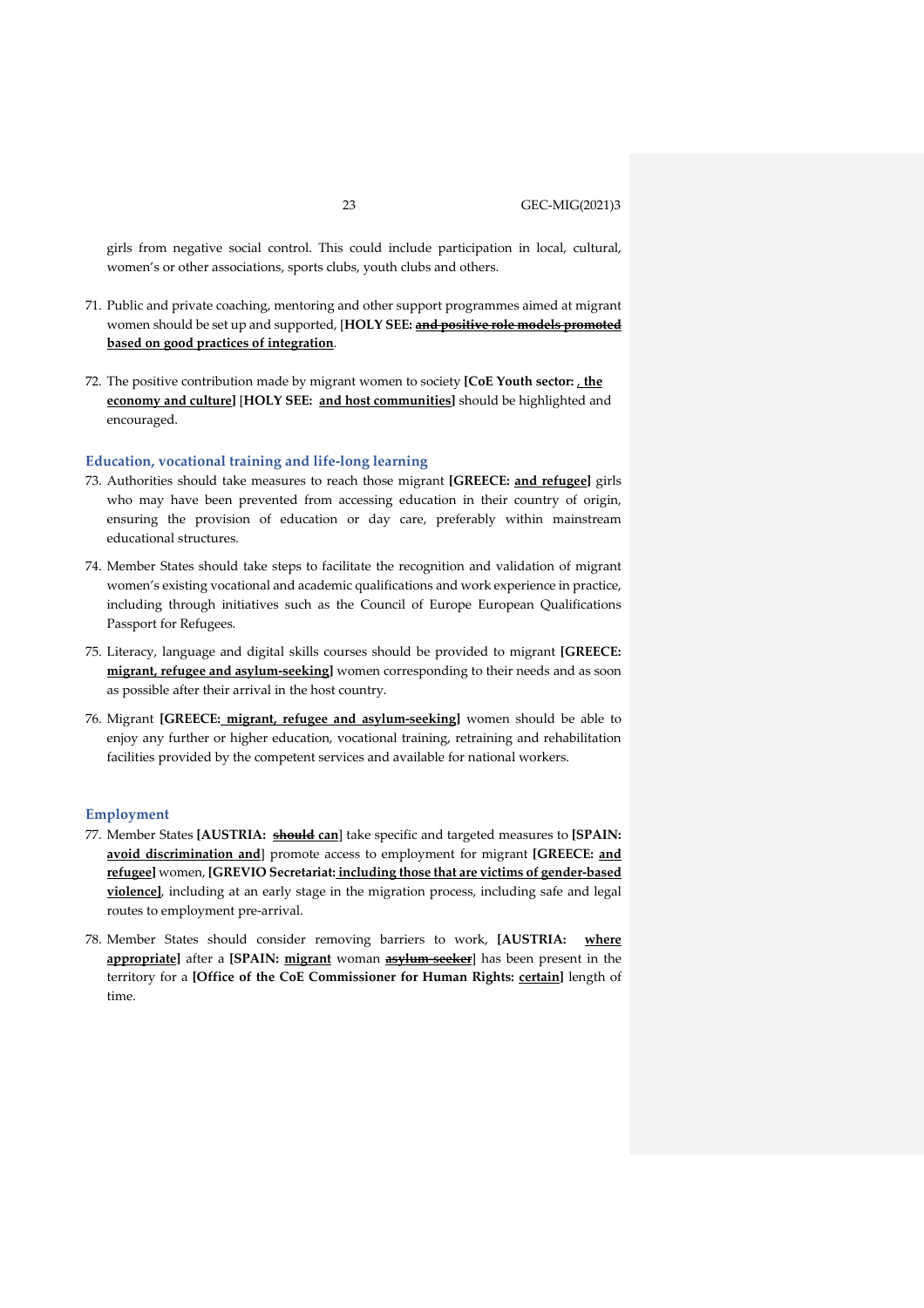[**NEW – HOLY SEE: Take measures which prohibit and actively prevent the abuse of minor workers, ensuring that the work is safe and does not harm their health, wellbeing or jeopardize their educational opportunities.]**

- 79. In respect of at least those migrant **[GREECE: and refugee]** women who are permitted to work under the national law of member States, the latter should:
	- 79.1. take measures to regulate and improve migrant **[GREECE: and refugee]** women's working conditions and to eliminate all **[MEXICO: multiple and intersecting]** forms of exploitation and discrimination [**CoE Roma and Travellers Division: such as forced labour (e.g. debt bondage)];**
	- 79.2. support and assist migrant **[GREECE: and refugee]** women to access the labour market through self-employment and entrepreneurship, by providing them with the same opportunities for [**CoE Roma and Travellers Division: vocational**] training, microcredit [**CoE Roma and Travellers Division: schemes**], start-up loans and business development as for national workers, and support volunteering, internship, [**CoE Roma and Travellers Division: apprenticeship**] and job placement programmes;
	- 79.2 in order to facilitate access to the labour market, take steps to ensure that migrant **[GREECE: and refugee]** workers **[GREECE: and employees]** have access to work/life balance measures including maternity, paternity and parental leave, flexible working **[GREECE: hours]**where possible, and ensure access to and enjoyment of child-care facilities on an equal footing with national workers; and
	- 79.3. ensure that women migrant **[GREECE: and refugee]** workers who are made redundant and are compelled to leave the country of employment or return to their country of origin **[AUSTRIA: retain all do not unjustifiably lose**] all their acquired rights.
- 80. Member States should implement the provisions of relevant national and international standards directed at protecting migrant **[GREECE: migrant, refugee and asylumseeking]** women carrying out domestic work from discrimination and abuse.

**[NEW – HOLY SEE: Take the necessary measures that recognize and allow for the transfer of educational or other credentials earned abroad, in order to facilitate reintegration of returnee women.]**

#### **Residence permits**

**[NEW - Office of the CoE Commissioner for Human Rights: Member States should provide pathways to naturalisation as a key element to integration and take measures to ensure that migrant women are not faced with gender-related obstacles in this regard.]**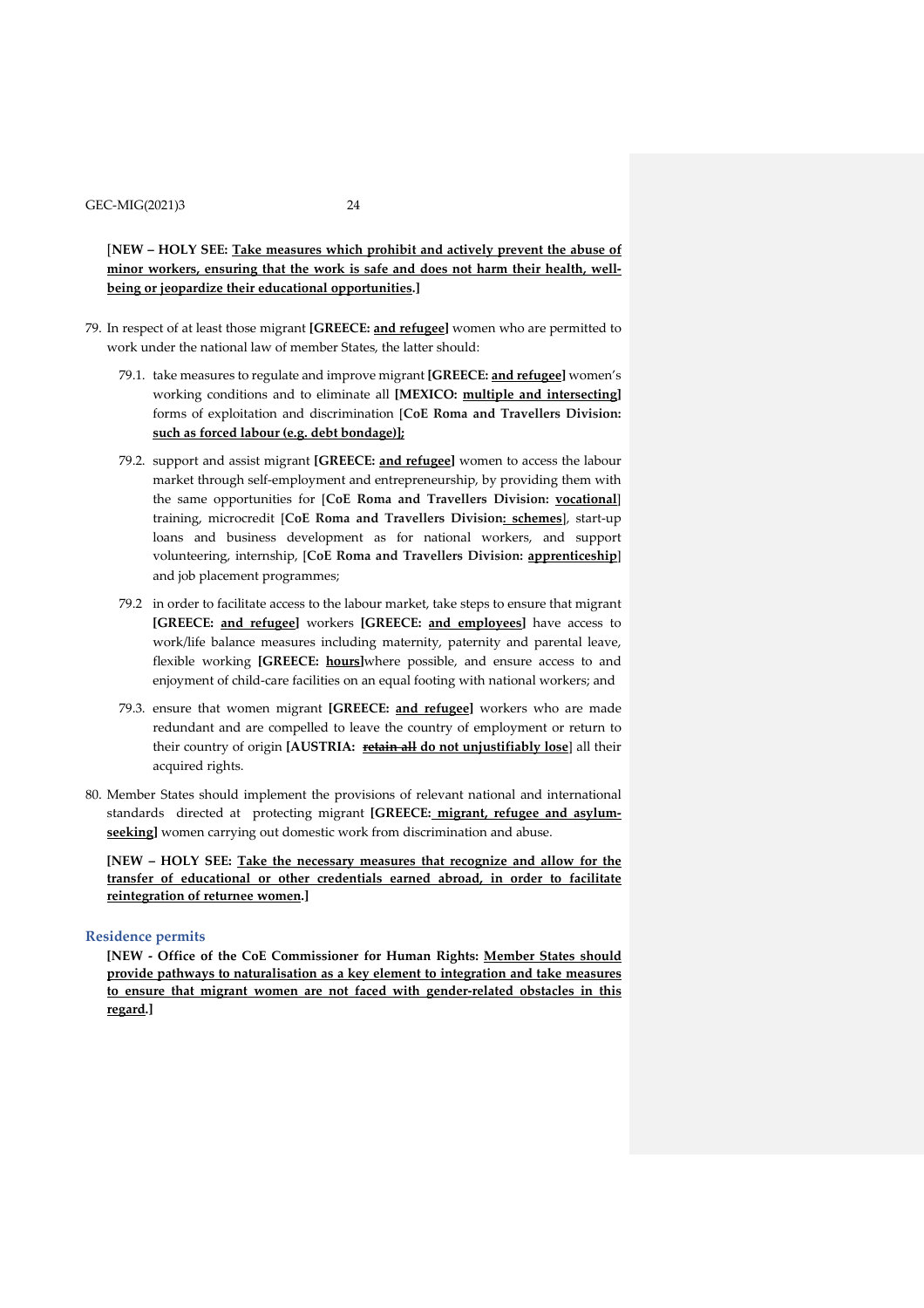- 81. Member States should ensure that migrant women and girls who are granted a residence permit on the basis of a family relationship are entitled to the same social, economic and labour-related rights and entitlements as the principal residence permit holder.
- 82. Migrant women **[ITALY – HOLY SEE: and girls]** should be made aware of any entitlement to a renewable independent residence permit, for example due to their status as victim of human trafficking, victim of **[RUSSIAN FEDERATION: gender-based** violence **against women]**, relationship breakdown, or other particularly difficult circumstances. **[GREVIO Secretariat: Statutory agencies that are responsible in this area should be sufficiently trained on the rights of migrant women to benefit from the grant of an autonomous residence permit in such circumstances.**]

**[NEW - GREVIO Secretariat: The requisite evidential criteria and threshold for granting autonomous residence permits to migrant women should be realistic and sensitive to the situation of migrant women who are seeking to escape abuse and violence.]**

- 84. Member States should ensure that migrant women **[HOLY SEE: and girls] [MEXICO: and their dependents]** are granted a residence permit if their stay is necessary for criminal investigations or proceedings.
- 85. Member States should facilitate the possibility for victims of forced marriage brought into another country for the purpose of the marriage and who, as a result, have lost their residence status in the country where they habitually reside, to **[GREVIO Secretariat: retain regain**] such status.
- 86. **[DENMARK: Migrant women present in a country for a long time, including stateless women and girls should be provided security of residence on an independent basis**.]

#### **Family reunion**

- 87. Recognising that family reunion can be both a secure pathway to safety for migrant **[GREECE: and refugee]** women, and a protective factor in the host **[GREECE: state country]**, member States should safeguard the right to family reunion for migrant **[GREECE: and refugee]** women in accordance with obligations under the European Convention on Human Rights and international law. In this respect, member States should:
	- 87.1. **[THE NETHERLANDS:** C**onsider]** adopt**[ing]** a **[AUSTRIA: wide**] definition of 'family', **[AUSTRIA: that refers to the nuclear family]** consistent with the links and dependencies relied on by migrant **[GREECE: and refugee]** women;

**[HOLY SEE: adopt a wide definition of 'family', consistent with the links and dependencies relied on by migrant women adopt measures which expand the scope of family reunification policies to include all family members (including grandparents, siblings and grandchildren) in order to allow the entire family to remain united in the resettlement process];**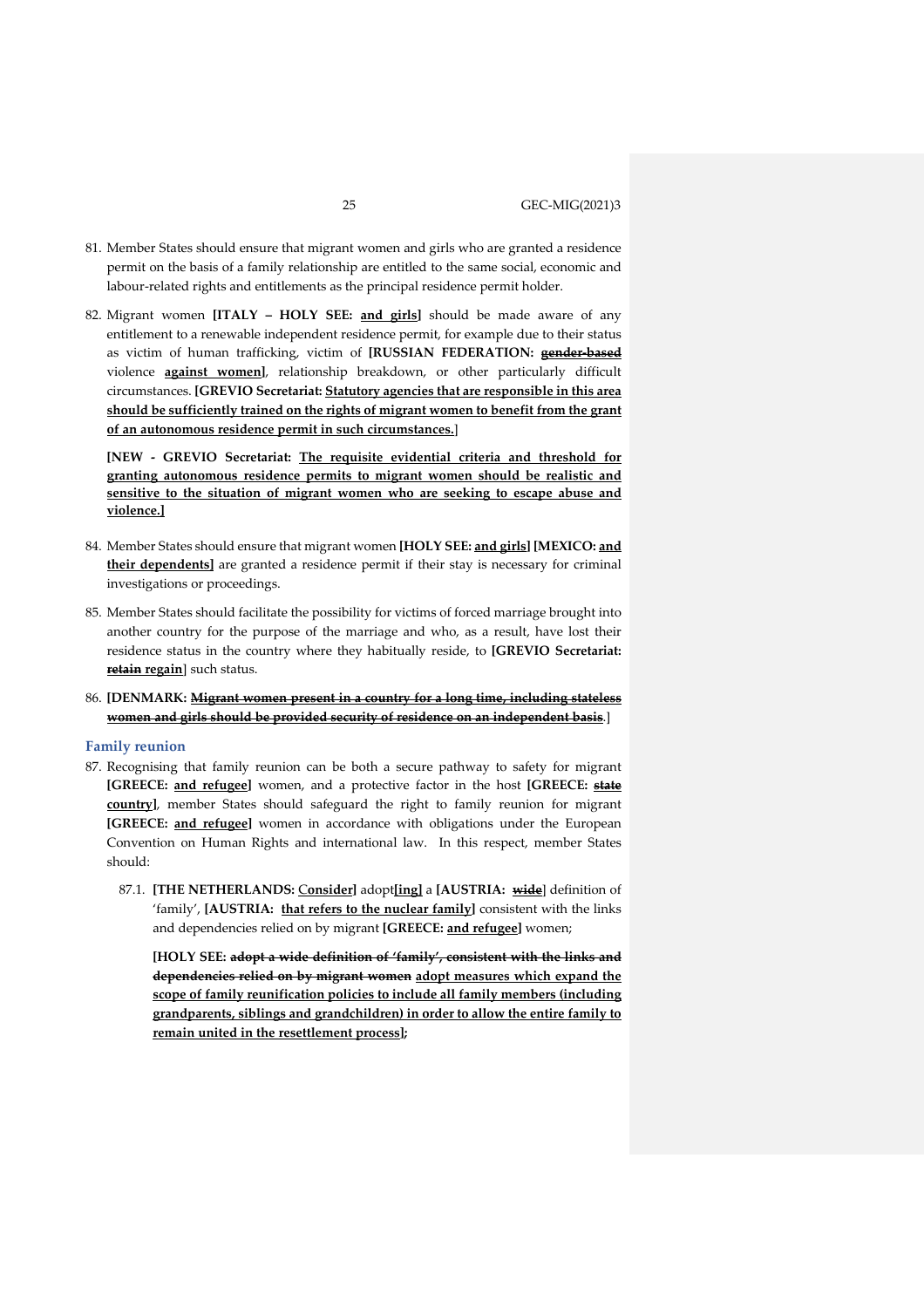**[Office of the CoE Commissioner for Human Rights:** adopt a wide definition of 'family'**, consistent with the links and dependencies relied on by migrant women]**;

- 87.2. ensure that women and girls are aware of their right to family reunion **[Office of the CoE Commissioner for Human Rights: including as sponsors**] and receive access to legal advice and assistance to pursue that right; [AUSTRIA: *if they fulfil* **the criteria]** and
- 87.3 consider accepting or seeking the transfer of asylum claims to enable the family reunion of migrant women and girls separated on their journeys.

**[NEW - BELGIUM: Facilitate the granting of an independent residence permit for women who are experiencing situations of domestic violence or genderbased violence and who are still dependent on their husband's or father's right of residence.]**

**[NEW - GREVIO Secretariat: ensure the adequate provision of information on the legal rights and obligations of women and girls arriving in their host country under family reunification regimes and ensuring their access to language and integration classes]**

### **VI. Returns**

88. **[DENMARK:** While **voluntary** returns **should are the preferred option to ensure always be in** safety and dignity **and preferably voluntary,** involuntary returns must be in line with the principle of *non-refoulement*.]

While returns should always be in safety and dignity and preferably voluntary **[HOLY SEE: and assisted**], involuntary returns must be in line with the principle of *nonrefoulement*, **[MEXICO: as well as with a gender-based perspective]**.

**[Office of the CoE Commissioner for Human Rights: While** returns should always be in safety and dignity and **preferably voluntary, involuntary returns must be** in line with the principle of *non-refoulement*.]

- 89. **[DENMARK:** States should ensure that **migrant, refugee and** asylum seeking women **[HOLY SEE – UN WOMEN: and girls**] **[Office of the CoE Commissioner for Human Rights: who are in need of protection**,] **[DENMARK: regardless of their status or residence,** are not returned **under any circumstances** to **any a]** country where their life would be at risk or where they might be subjected to **[MEXICO: gender-based violence**] torture or inhuman or degrading treatment or punishment.
- 90. Recognising the particular difficulties that victims of **[HOLY SEE: human trafficking** and gender-based violence**] [RUSSIAN FEDERATION: gender-based** violence **against women**] face in fully disclosing the grounds for their international protection claim, member States should: